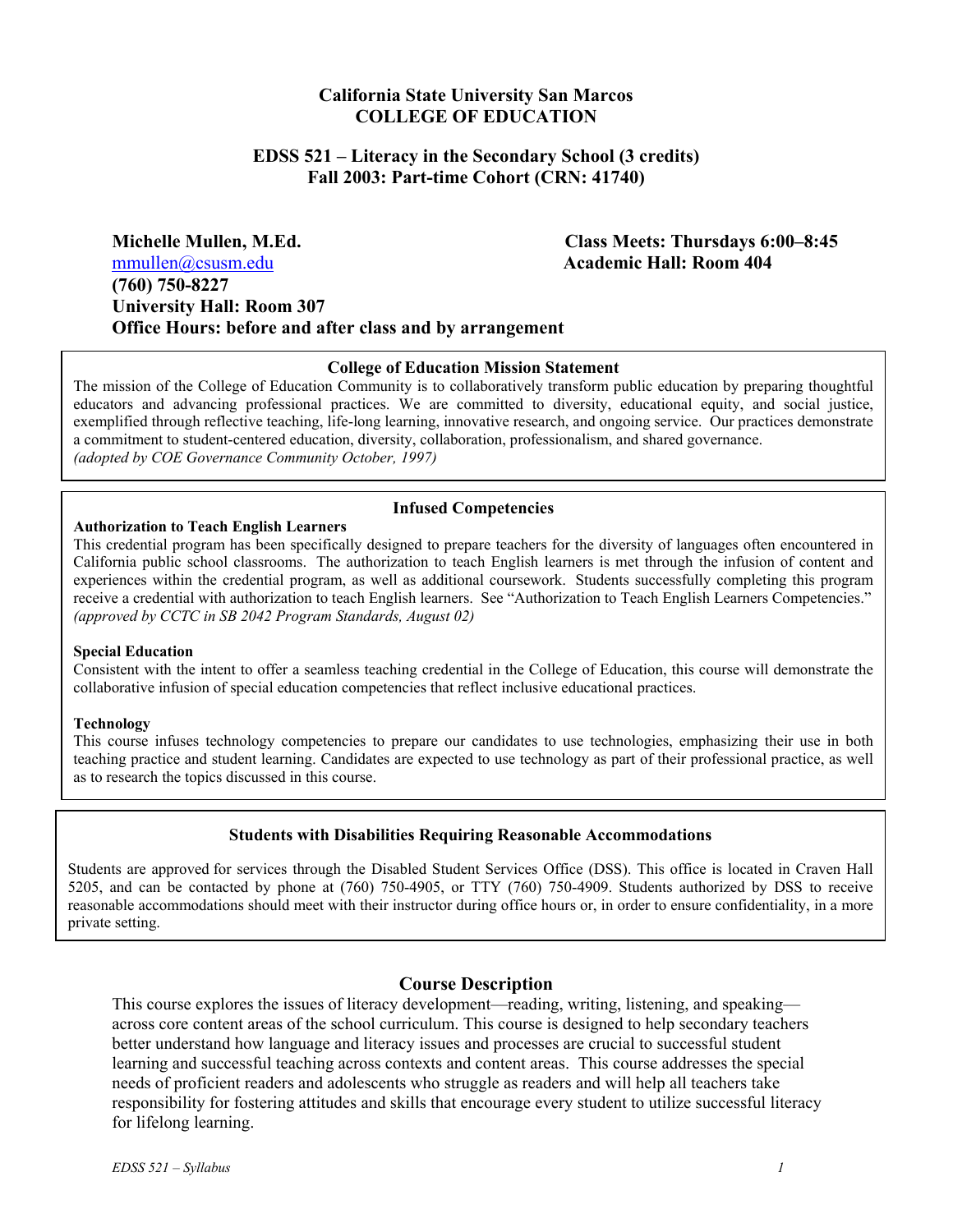# **Course Goals**

## *Credential candidates will:*

- 1. understand the challenges of working with assumptions (personal and systemic) that ascribe literacy "responsibility" to only a few content areas. (TPE 1b, 12, 15)
- 2. develop a growing awareness of the complexity of literacy acquisition and of defining literacy. (TPE 12)
- 3. explain how context and culture affect literacy development. (TPE 4, 5, 7, 8, 11, 15)
- 4. scaffold learning activities so that students of varied literacy backgrounds and skill levels have access to reading and writing a variety of texts. (TPE 4, 6c, 6d, 7, 9, 15)
- 5. know SDAIE and apply its strategies effectively/appropriately in designing lessons. (TPE 4, 7, 6c, 6d)
- 6. integrate literacy activities (including technology-based activities) in the content area to facilitate students learning content knowledge while also growing as readers, writers, speakers, and listeners. (TPE 1b, 4, 6c, 6d, 9, 14)
- 7. develop methods for diagnosing students' literacy skills in the context of their content area. (TPE 2, 3, 8)
- 8. assess the appropriateness of reading materials for students in their content area. (TPE 5, 9, 15)

### **Teacher Performance Expectation Competencies**

This course is designed to help teachers seeking the Single Subject Credential to develop the skills, knowledge, and attitudes necessary to assist schools and districts in implementing an effective program for all students. The successful candidate will be able to merge theory and practice in order to realize a comprehensive and extensive educational program for all students. The following TPE's are addressed in this course (a full version of the TPE descriptions can be downloaded from the CoE webpage: www.csusm.edu--link to the College of Education via the Department Directory): :

### **Primary Emphasis**

TPE 4 - Making Content Accessible

- TPE 6c Developmentally Appropriate Practices in Grades 9 -12
- TPE 6d Developmentally Appropriate Practices for Special Education

#### **Secondary Emphasis:**

- TPE 1b Subject Specific Pedagogical Skills
- TPE 2 Monitoring Student Learning During Instruction
- TPE 3 Interpretation and Use of Assessments
- TPE 5 Student Engagement
- TPE 7 Teaching English Language Learners
- TPE 8 Learning about Students
- TPE 9 Instructional Planning
- TPE 11 Social Environment
- TPE 12 Professional, Legal, and Ethical Obligation
- TPE 14 Educational Technology
- TPE 15 Social Justice and Equity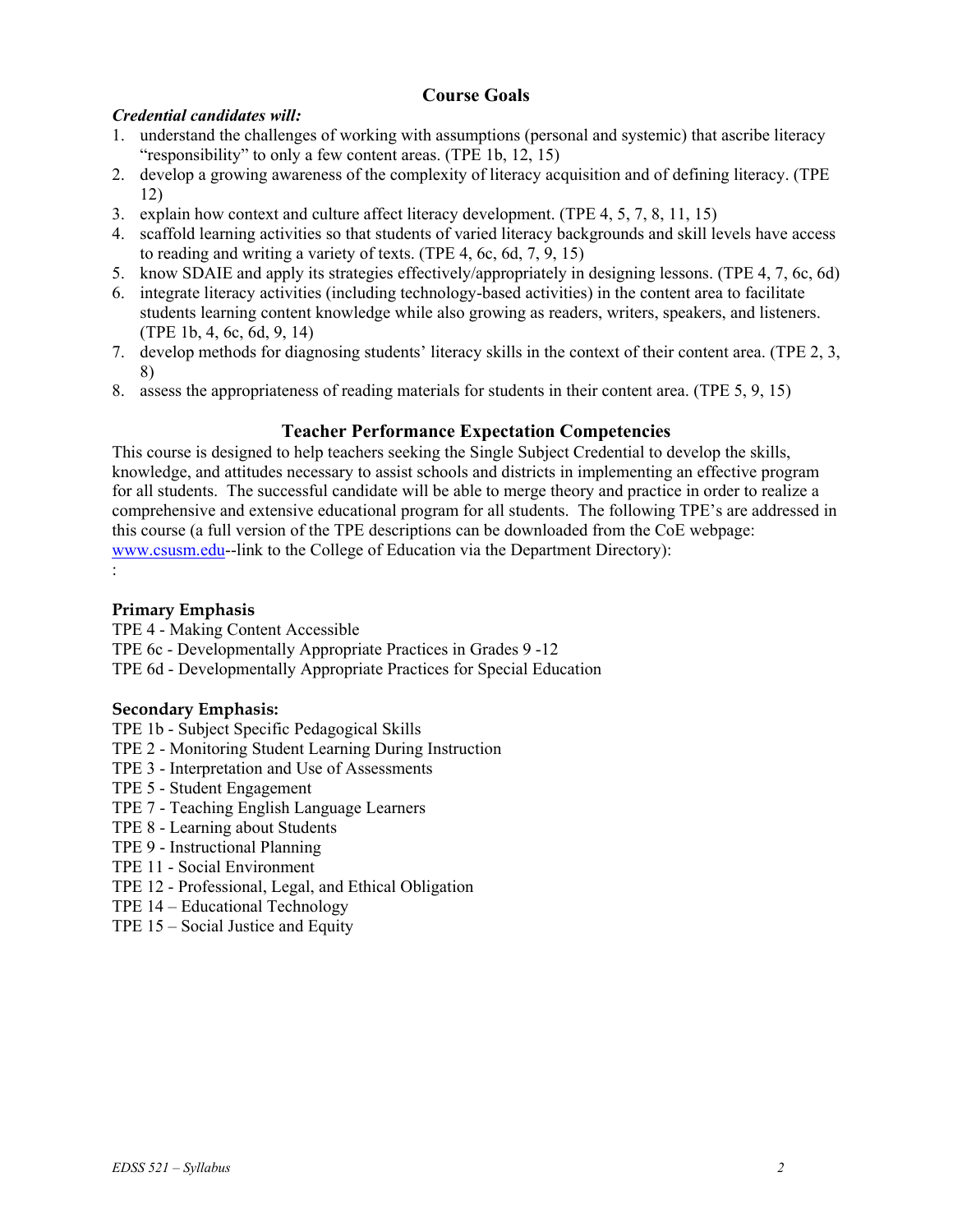# **AUTHORIZATION TO TEACH ENGLISH LEARNERS COMPETENCIES**

| PART 1:<br><b>LANGUAGE STRUCTURE</b>                                                                                                                   | PART 2:<br><b>METHODOLOGY OF BILINGUAL</b>                                                                                  | PART 3:<br><b>CULTURE AND</b>                                                                          |
|--------------------------------------------------------------------------------------------------------------------------------------------------------|-----------------------------------------------------------------------------------------------------------------------------|--------------------------------------------------------------------------------------------------------|
| <b>AND FIRST- AND SECOND-</b>                                                                                                                          | <b>ENGLISH LANGUAGE</b>                                                                                                     | <b>CULTURAL DIVERSITY</b>                                                                              |
| <b>LANGUAGE</b>                                                                                                                                        | DEVELOPMENT, AND CONTENT                                                                                                    |                                                                                                        |
| <b>DEVELOPMENT</b>                                                                                                                                     | <b>INSTRUCTION</b>                                                                                                          |                                                                                                        |
| I. Language Structure and Use:                                                                                                                         | I. Theories and Methods of Bilingual                                                                                        | I. The Nature of Culture                                                                               |
| <b>Universals and</b>                                                                                                                                  | <b>Education</b>                                                                                                            |                                                                                                        |
| Differences (including the                                                                                                                             |                                                                                                                             |                                                                                                        |
| structure of English)                                                                                                                                  |                                                                                                                             |                                                                                                        |
| A. The sound systems of language<br>(phonology)                                                                                                        | A. Foundations                                                                                                              | A. Definitions of culture                                                                              |
| <b>B.</b> Word formation (morphology)                                                                                                                  | B. Organizational models: What works for<br>whom?                                                                           | <b>B.</b> Perceptions of culture                                                                       |
| C. Syntax                                                                                                                                              | C. Instructional strategies                                                                                                 | C. Intragroup differences (e.g.,                                                                       |
|                                                                                                                                                        |                                                                                                                             | ethnicity, race, generations, and<br>micro-cultures)                                                   |
| D. Word meaning (semantics)                                                                                                                            | II. Theories and Methods for Instruction<br><b>In and Through English</b>                                                   | <b>D.</b> Physical geography and its<br>effects on culture                                             |
|                                                                                                                                                        | Teacher delivery for both<br>English<br>A.                                                                                  |                                                                                                        |
| E. Language in context                                                                                                                                 | development<br>language<br>and<br>content<br>instruction                                                                    | E. Cultural congruence                                                                                 |
| F. Written discourse                                                                                                                                   | Approaches with a focus on English<br><b>B.</b><br>language development                                                     | <b>II. Manifestations of Culture:</b><br><b>Learning About Students</b>                                |
| G. Oral discourse                                                                                                                                      | C. Approaches with a focus on content area<br>instruction (specially designed academic<br>instruction delivered in English) | A. What teachers should learn<br>about their students                                                  |
| H. Nonverbal communication                                                                                                                             | D. Working with paraprofessionals                                                                                           | <b>B.</b> How teachers can learn about<br>Their students                                               |
| II. Theories and Factors in First-<br>and Second-<br><b>Language Development</b>                                                                       | <b>III.</b> Language and Content Area<br><b>Assessment</b>                                                                  | C. How teachers can use what they<br>learn about their students<br>(culturally-responsive<br>pedagogy) |
| A. Historical and current theories and<br>models of language analysis that<br>implications<br>for second-<br>have<br>language development and pedagogy | A. Purpose                                                                                                                  | <b>III. Cultural Contact</b>                                                                           |
| <b>B.</b> Psychological factors affecting<br>first- and second-language<br>development                                                                 | <b>B.</b> Methods                                                                                                           | A. Concepts of cultural contact                                                                        |
| C. Socio-cultural factors affecting<br>first- and second-language<br>development                                                                       | C. State mandates                                                                                                           | <b>B.</b> Stages of individual cultural<br>contact                                                     |
| D. Pedagogical factors affecting first-<br>and second-language development                                                                             | D. Limitations of assessment                                                                                                | C. The dynamics of prejudice                                                                           |
| E. Political factors affecting first- and<br>second-language development                                                                               | E. Technical concepts                                                                                                       | D. Strategies for conflict resolution                                                                  |

# **Required Texts**

TILE (Technology in Literacy Education) CD-ROM program—distributed in class (TILE)

Tovani, Cris (2000). *I Read It, But I Don't Get It: Comprehension Strategies for Adolescent Readers.*  Main: Stenhouse Publishers (Tovani)

Walter, Teresa (1996). *Amazing English!* Addison-Wesley. (AE)

Zinsser, William. (1988). *Writing to Learn*. New York: Harper & Row, Publishers (WTL)

Any textbook that is used to teach your content area to middle or high school students. Check your school sites, teacher friends, student friends, etc. for borrowing rights. Let the instructor know if you are having trouble finding a textbook.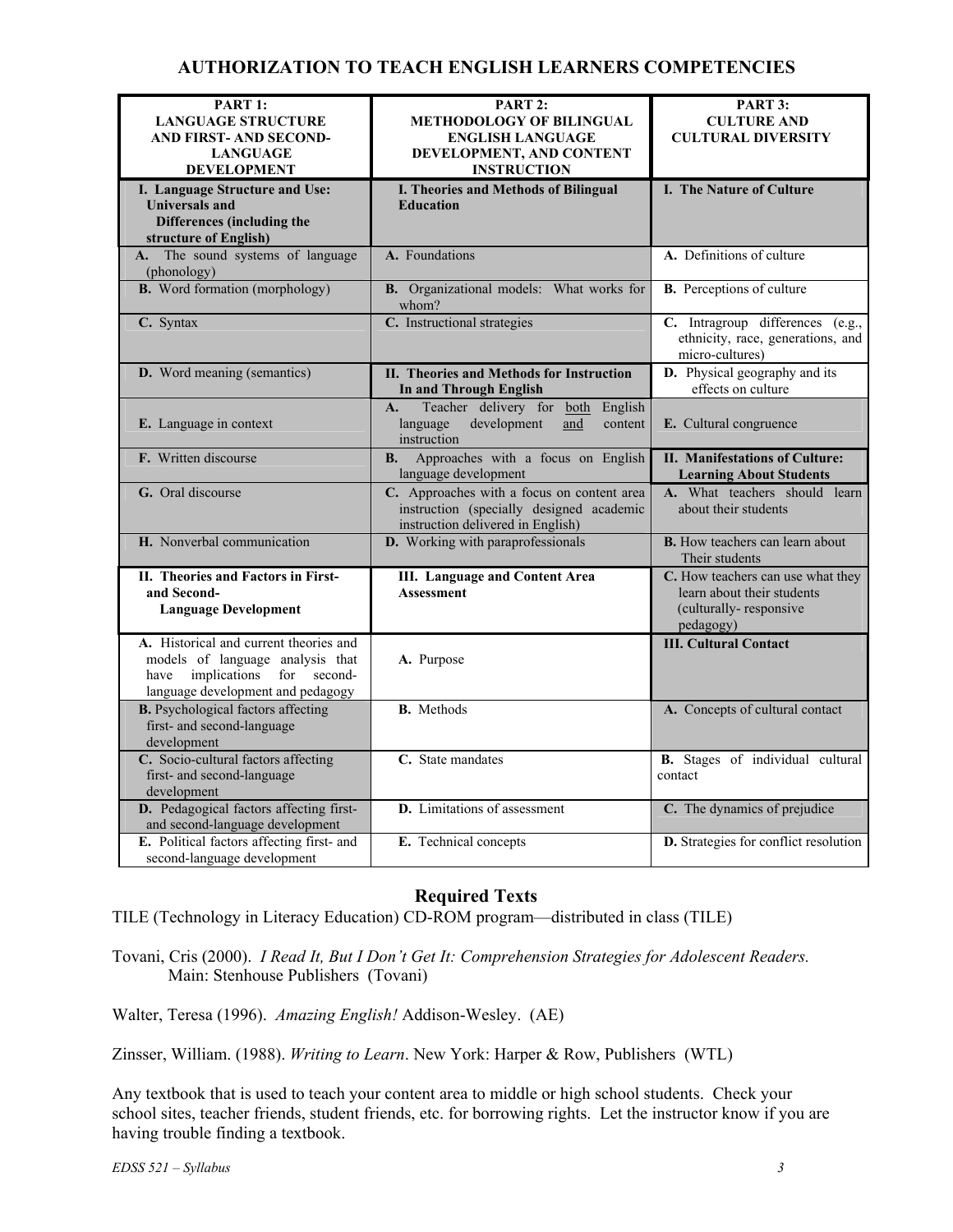The *Successful Inclusive Teaching* book by Joyce Choate will also be used (from your EDSS 511 class).

Course Website: http://courses.csusm.edu (WebCT used for online coursework and communications)

#### **Optional Texts**

- Allen, Janet. (1999). *Words, Words, Words: Teaching Vocabulary in Grades 4-12.* York, Maine: Stenhouse Publishers
- Lenski, Susan Davis, Wham, Mary Ann, Johns, Jerry L. (1999). *Reading & Learning Strategies for Middle & High School Students.* Dubuque, IA: Kendall/Hunt.

#### **Other Texts You Might Find Useful (Ask for ordering information)**

- California Dept. of Education (2000). *Strategic Teaching and Learning: Standards-Based Instruction to Promote Content Literacy in Grades 4-12*.
- Herrell, Adrienne L. (2000). *Fifty Strategies for Teaching English Language Learners.* New Jersey: Prentice-Hall, Inc.
- Schoenbach, Ruth, et.al. (1999). *Reading for Understanding: A Guide to Improving Reading in Middle and High School Classrooms.* San Francisco: Jossey-Bass.

#### **Assignments**

- **Highly Effective Teacher Attributes:** See page 8-9 for a full description. Generally, these attributes have to do with professional and responsible behavior and work habits. (Scored on a 4 point rubric)
- **Reading Responses/Participation**: Critical, engaged discussion will make this a richer class for all of us. In preparation for this kind of thoughtful discourse, you will be responsible for reading and responding to a variety of texts in a variety of ways. Response methods will be introduced and explained in class. The goal of all reading responses is to help you better contemplate, organize, and understand your reading and to be better prepared for thoughtful discussion. If your responses cease to function in these ways and seem to be "busy work" then you need to adjust what you're doing. Seek alternative ways of responding in order to meet the goal—it is your responsibility to make the work worthwhile. Ask for help if you need it. Come to class prepared to participate fully, using your reading responses as a "jumping off" point.

You will also create a series of Web-based responses using 3 x 5 cards (explained in class) and you will participate in a variety of informal in-class activities. (Assessed on a 4-point rubric.)

- **Strategy Presentations:** With a small group, you will be responsible for developing and presenting/modeling writing and reading strategies to your colleagues, demonstrating their use in your particular content area. The strategies will come from our texts but you will need to put them in the context of your content area. Additional information about this assignment can be found on WebCT. (Assessed on a 4-point rubric.)
- **Literacy Case Study**: The case study involves your shadowing, interviewing, and gathering work samples from an adolescent. You will identify his/her reading, writing, speaking, and listening processes, make observations about their instructional needs, and reflect on the implications for your teaching. This will be a written report. Additional information about this assignment can be found on WebCT. (Assessed on a 4-point rubric.)
- **Reflective Papers**: You will write two reflective papers, one at the beginning of class that is a literacy autobiography, and one at the end of class which is a "connections" paper. The literacy autobiography will be a chance for you to reflect upon and consider the implications of your own literacy history. The connections paper will be a chance for you to reflect on your learning over the semester and to put the pieces together in terms of how you'll structure your future classes with a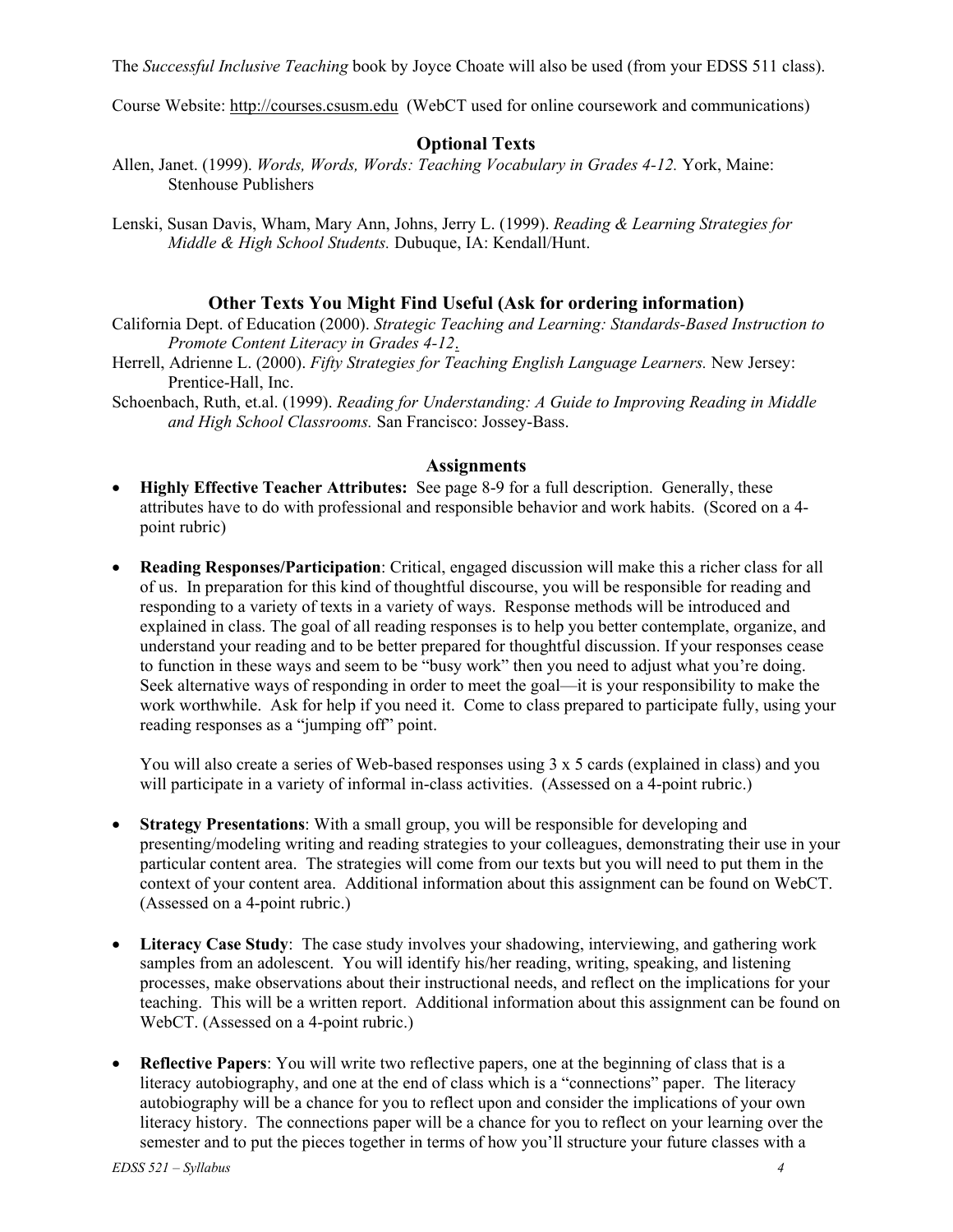literacy component. This is also the place where you will discuss your progress toward meeting the course goals. Additional information about the literacy autobiography can be found at the end of this syllabus; connections paper information can be found on WebCT.

• **Revised Lesson Plans**: You will be responsible for revisiting and revising your two lesson plans from your EDSS 511 unit plan. Your revisions must demonstrate your ability to integrate literacy strategies and SDAIE into your content area. Included with your lesson plans will be an explanation of your changes and why you've made them (you will submit your original plans with your revisions). More information about this assignment can be found on WebCT.

# **Recap of Assignment Weights and Due Dates**

#### *All the major assignments listed below carry the same weight with the exception of the Literacy Case Study; this is worth double. Each assignment is graded on a 4-point rubric.*

#### *As per the Summative Assessment Criteria (page 6), to be eligible for a B or an A all major assignments must have been attempted.*

| <b>Highly Effective Teacher Attributes</b>                                                                                                                                                                                                                         | Due: ongoing to end of course  |
|--------------------------------------------------------------------------------------------------------------------------------------------------------------------------------------------------------------------------------------------------------------------|--------------------------------|
| Reading Responses/Participation-including:<br>Assigned reader responses (see calendar)<br>Discussion board postings for TILE modules 2, 8, $\&$ 9 (due no later than 11/1)<br>Literature circle participation $(11/6)$<br>Other in-class role plays, reviews, etc. | Due: see calendar (throughout) |
| <b>Literacy Autobiography</b>                                                                                                                                                                                                                                      | Due: $9/11$                    |
| <b>Reading Strategy Presentation</b>                                                                                                                                                                                                                               | Due: $10/9$                    |
| Literacy Case Study (notes due $10/16$ ; rough due $11/6$ )                                                                                                                                                                                                        | Final due: $11/13$             |
| <b>Revised Lesson Plans</b>                                                                                                                                                                                                                                        | Due: $11/20$                   |
| <b>Writing Strategy Presentation</b>                                                                                                                                                                                                                               | Due: 12/4                      |
| <b>Connections Paper</b>                                                                                                                                                                                                                                           | Due: 12/18                     |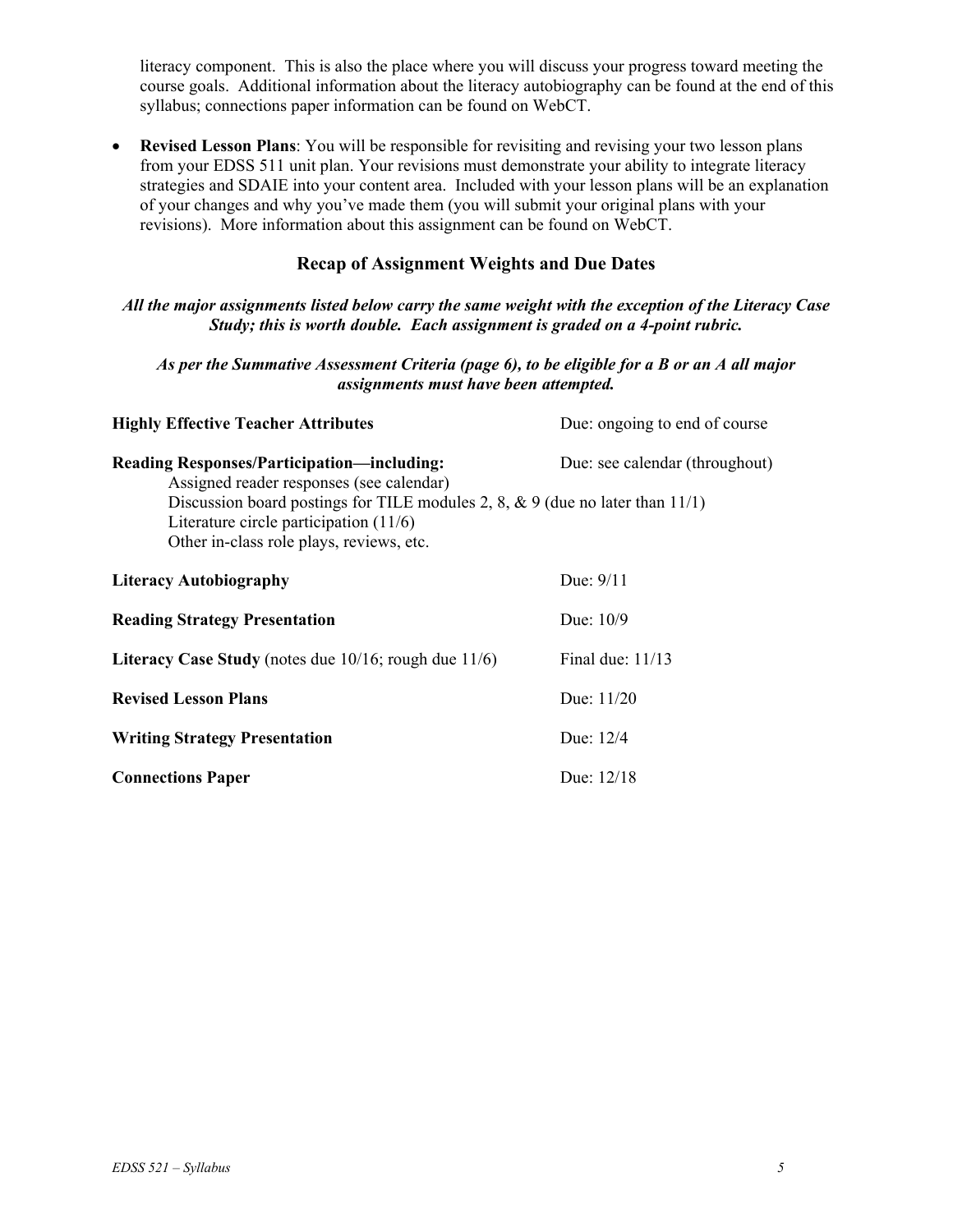# **Summative Assessment Criteria for EDSS 521**

#### **"A" students:**

- 1. demonstrate serious commitment to their learning, making full use of the learning opportunities available to them and searching out the implications of their learning for future use.
- 2. complete ALL assignments thoroughly, thoughtfully, and professionally, receiving 3.5 4 average on all assignments.
- 3. make insightful connections between all assignments and their developing overall understanding of literacy and its effects on student learning in their content area; they continually question and examine assumptions in a genuine spirit of inquiry.
- 4. show high level achievement of course goals.
- 5. always collaborate with their colleagues in professional and productive ways, enhancing each participant's learning.
- 6. consistently complete all class preparation work and are ready to engage in thoughtful discourse.
- 7. demonstrate responsibility to meeting attendance requirements (miss fewer than 2 classes) (see syllabus).

#### **"B" students:**

- 1. comply with the course requirements and expectations.
- 2. complete ALL assignments, usually thoroughly, thoughtfully, and professionally, receiving 2.5-3.5 average on all assignments.
- 3. usually connect assignments to their developing overall understanding of literacy and its effects on student learning, especially within their content areas; may be satisfied with "accepting" their learning as it's "received" without examining, very deeply, their and others' assumptions or seeking a deeper understanding of the implications.
- 4. show reasonable achievement of course goals.
- 5. generally collaborate with their colleagues in professional and productive ways, enhancing each participant's learning.
- 6. complete most class preparation work and are ready to engage in thoughtful discourse
- 7. demonstrate responsibility to meeting the attendance requirements (miss fewer than three classes) (see syllabus).

#### **"C" students:**

- 1. demonstrate an inconsistent level of compliance to course requirements and expectations.
- 2. attempt ALL assignments but with limited thoroughness, thoughtfulness, and/or professionalism, receiving  $1.5 - 2.5$  average on all assignments.
- 3. make limited connections between assignments and their developing overall understanding of literacy and its effects on student learning; may not be open to examining assumptions or implications and might actually "dismiss" the role of building students' literacy skills within their content areas.
- 4. attempt but show limited progress in achieving course goals.
- 5. collaborate with their colleagues in ways that are not always professional or productive; participant's may be distracted from learning.
- 6. complete some class preparation work and are generally under-prepared to engage in thoughtful discourse
- 7. meet the minimum attendance requirements (see syllabus).

**"D" or "F" students** fail to meet the minimum requirements of a "C." The specific grade will be determined based on rate of assignment completion, attendance, etc.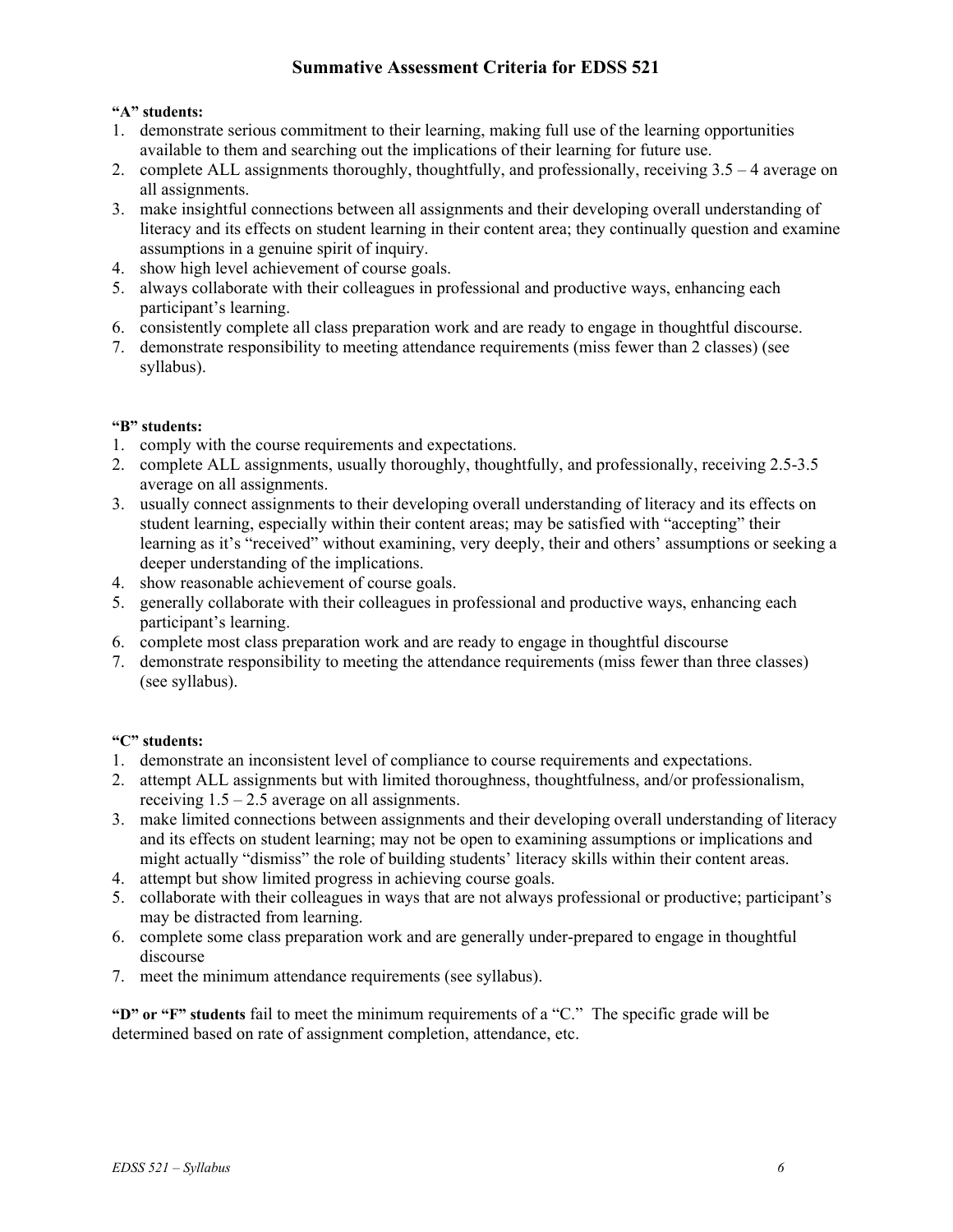#### **GRADING NOTES**

- $\triangleright$  Students must meet the attendance and average assignment score requirements to be eligible for the grade described. They are "prerequisites" for being eligible for a particular grade.
- $\triangleright$  Students falling in between grade levels will earn a + or at the instructor's discretion, depending on where they meet the criteria most fully.
- ¾ In order to receive a California State Teaching Credential, you must maintain a B average in your College of Education classes and receive no lower than a  $C<sup>+</sup>$  in any one course. A grade lower than a C+ indicates serious concern about a student's readiness for a teaching credential—significant concerns exist about his/her quality of learning, quality of work, etc. If you are concerned about meeting this requirement at any time, you should talk with your instructor immediately.

Teacher education is a professional preparation program. Students will be expected to adhere to standards of dependability, academic honesty and integrity, confidentiality, and writing achievement. Because it is important for teachers to be able to effectively communicate their ideas to students, colleagues, parents, and administrators, writing that is original, clear and error-free is a priority in the College of Education. All ideas/material that are borrowed from other sources must have appropriate references to the original sources. Any quoted material should give credit to the source and be punctuated with quotation marks.

#### **Attendance**

**CoE Policy:** Due to the dynamic and interactive nature of courses in the CoE, all students are expected to attend all classes and participate actively. At a minimum, students must attend more than 80% of class time, or s/he may not receive a passing grade for the course at the discretion of the instructor.

**Instructor Application of the Policy:** If two class sessions are missed, or if the student is late (or leaves early) more than three sessions, s/he cannot receive a grade of "A". If three class sessions are missed, the highest possible grade that can be earned is a "C+". If extenuating circumstances occur, the student should contact the instructor as soon as possible to make appropriate arrangements.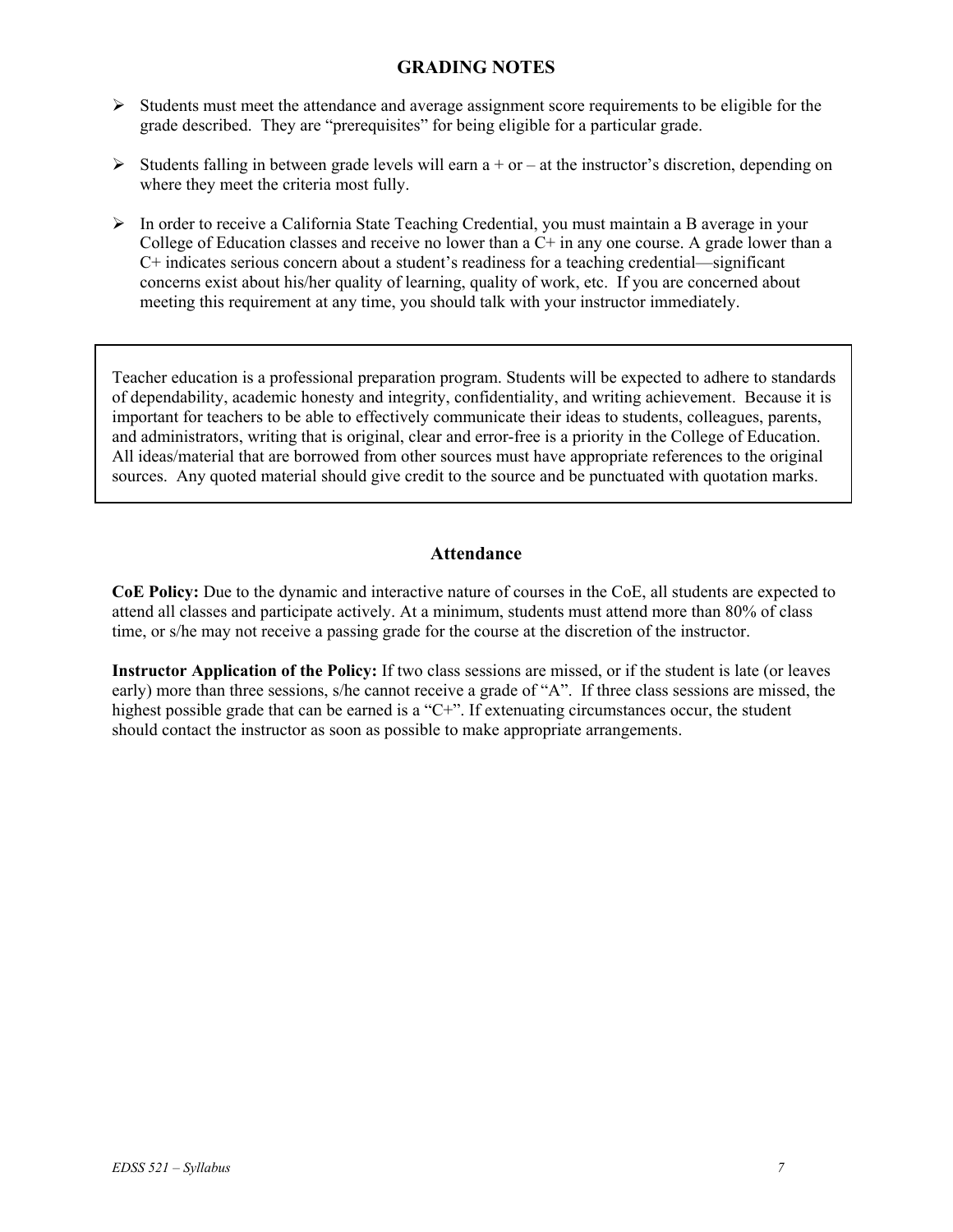# *The Maintenance and Development of Positive Teacher Behaviors in the College of Education Courses*

(These are the AFFECTIVE objectives for our single subject courses.)

#### **Purpose/Rationale**

A variety of practitioner and university research suggests the importance of linking affective objectives (feelings, attitudes, values, and social behaviors) to all cognitive objectives (mental operations, content knowledge) in all subject areas (Roberts and Kellough, 2000). Krathwohl, Bloom and Masia (1964) developed a useful taxonomy for teachers to use in defining and implementing affective objectives. These student behaviors are hierarchical from least internalized to most internalized: 1) receiving; 2) responding; 3) valuing; 4) organizing; 5) internalizing and acting. There is a correlation between students' academic success and the degree to which teachers incorporate these affective objectives (Roberts and Kellough, 2000; Baldwin, Keating and Bachman, 2003).

In order for teachers to facilitate and integrate these affective expectations into their own teaching, it is essential that they demonstrate corresponding personal attributes (characteristics, qualities) in their own learning. In light of this, it is critical for pre-service teachers to be given an overall dispositional model (a range of these personal attributes) that can be used by them, as future teachers, and that illustrates the importance of and encourages the practice of these attributes. This dispositional model generally reflects the high expectations of quality teaching such as enthusiasm, positive attitudes, positive interactions and supportive interpersonal relationships within the teaching environment. In summary, there is a general consensus within the educational community that these attributes are considered highly desirable professional qualities in teachers (with an obvious range of individual manifestations) that will assist in promoting successful teaching and learning outcomes (Stone, 2002; McEwan, 2002; Dewey, 1910).

#### **Scoring Criteria**

Each of these seven attributes will be scored on a 4-point rubric in terms of level of accomplishment. Reflective and "supported" assessment is the goal; you will be asked for evidence in support of your scores. "Perfection" (all 4's) is NOT the goal. While these attributes define professional and collegial behavior to which we expect all students to aspire, it is recognized that individuals will have areas in need of improvement (we are, after all, human!). Earning full credit for this "assignment" is predicated on your ability to provide evidence of your assessments and your ability to work conscientiously toward increased accomplishment. Peer input, self-evaluation, and intermediate conferences will assist in formative assessments.

- 4 = **Exceeds expectations:** Student has demonstrated an especially high level of functioning with respect to this attribute (no sub par examples)
- 3 = **Meets expectations:** Student has demonstrated an acceptable level of functioning with respect to this attribute (some qualities may be high while others are more limited; while there is room for continued growth, this student is generally solid; no concerns exist)
- 2 = **Below expectations**: Student has demonstrated inconsistent levels of functioning with respect to this attribute; the student is on his/her way to meeting expectations, but needs time or a conscientious focus on this attribute in order to do so (numerous limitations or examples noted)
- 1 = **Well below expectations**: Student has demonstrated a low level of functioning with respect to this attribute (serious overall limitations noted in this area)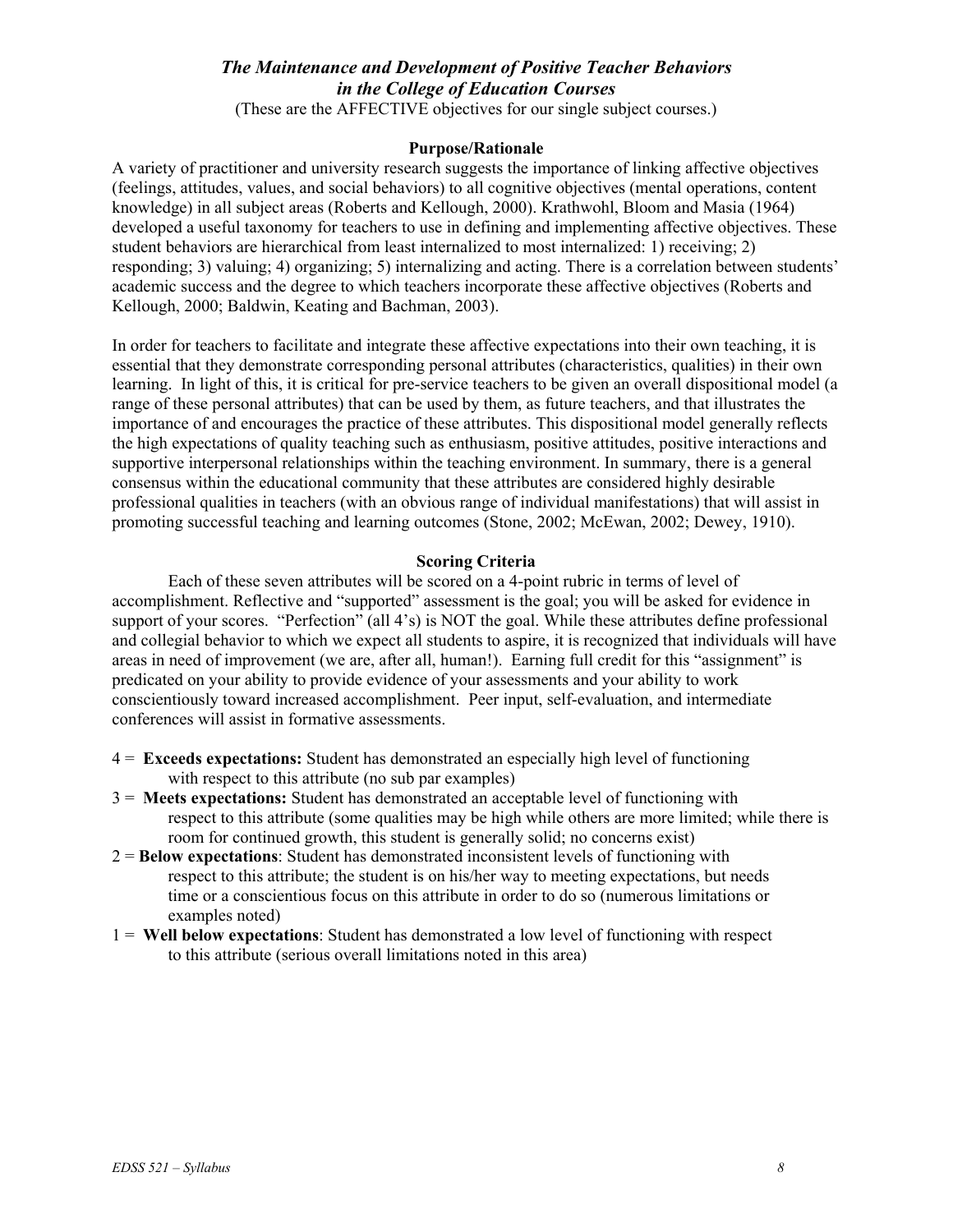#### **Generally Accepted Attributes of Highly Effective Teachers (as seen in pre-service programs)**

(Roberts and Kellough, 2000; Stone, 2002; McEwan, 2002; Baldwin, Keating and Bachman, 2003; Johnson and Johnson, 1994; COE Mission Statement, 1997)

#### *The following will be used as a guideline for defining each attribute:*

- 1. **General classroom attendance, promptness, and participation:** is on time, respects time boundaries (breaks, etc.), regularly attends class, and actively participates.
- 2. **Attention to classroom discussion protocols** (per Epstein's Five Stage Rocket)**:** respects time limitations, recognizes and respects the perspectives of fellow classmates, gives wait time, listens actively, uses non-interruptive skills, mediates disagreements by working to understand others' perspectives and finding common ground, genuinely encourages all to participate.
- 3. **Social and cooperative skills (as illustrated in cooperative projects)**: assumes responsibility of one's roles, is open to consensus and mediation, effectively communicates ideas, attends group meetings, is dependable, respects others' ideas, expects quality work from self and colleagues, manages time effectively, uses organizational skills and leadership skills, is assertive but not aggressive, uses reflection as a means of evaluation, motivates and offers positive reinforcement to others.
- 4. **Attention to assignments:** meets time deadlines, produces quality products, responds cooperatively to constructive criticism, uses rubrics or other stipulated criteria to shape an assignment, prioritizes tasks and performs/supervises several tasks at once.
- 5. **General classroom demeanor:** is professional, creative, kind, sensitive, respectful, has a sense of humor, is supportive of fellow classmates and instructors; recognizes others' perspectives as valid and works to include all "voices" in the classroom; is aware of and responsive to issues and behaviors that might marginalize colleagues in the classroom.
- 6. **Flexibility:** is responsive when reasonable adjustments to the syllabus, curriculum, schedule, and school site assignments become necessary (common to the educational arena); can work through frustrations by problem-solving with others and not letting emotional responses dominate or impair thinking; "bounces" back easily; can work calmly under stress.
- 7. **Openness to and enthusiasm for learning:** can engage with a variety of educational ideas with an open mind and a sense of exploration; demonstrates passion for and metacognition of learning across the curriculum and within discipline areas; takes advantage of learning opportunities and seeks out additional opportunities for learning.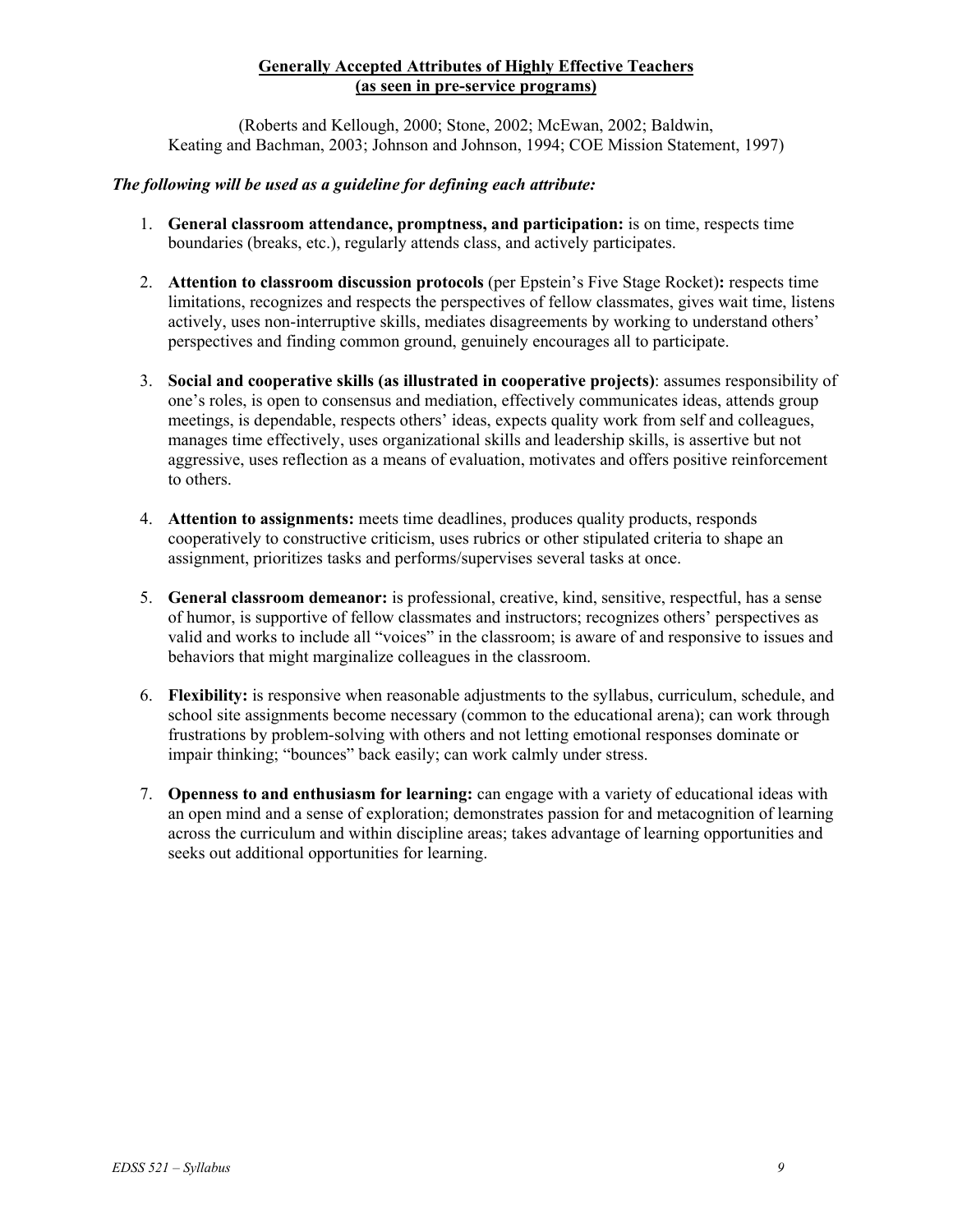# **Tentative Calendar (Subject to Change)**

| <b>Date</b> | <b>Topic</b>                                                                                                                           | <b>Reading</b><br><b>Assignment Due</b>                                                                                                                                                                                 | <b>Assignment Due</b><br>(on date listed)                                                                                                                                                                                                                                                                                                                                                                                                                                                                                                                                                                           |
|-------------|----------------------------------------------------------------------------------------------------------------------------------------|-------------------------------------------------------------------------------------------------------------------------------------------------------------------------------------------------------------------------|---------------------------------------------------------------------------------------------------------------------------------------------------------------------------------------------------------------------------------------------------------------------------------------------------------------------------------------------------------------------------------------------------------------------------------------------------------------------------------------------------------------------------------------------------------------------------------------------------------------------|
| 9/4         | Introductions<br>Syllabus/Jumping in!<br>What is literacy and how does it<br>relate to content-area courses?                           |                                                                                                                                                                                                                         |                                                                                                                                                                                                                                                                                                                                                                                                                                                                                                                                                                                                                     |
| 9/11        | Learning to read<br>Cycle of reading instruction                                                                                       | Handout: "Chapter<br>٠<br>2: The Learner's<br>Club" (From Insult<br>to Intelligence,<br>1990 by Frank<br>Smith)<br>AE: 42-48 (part of<br>٠<br>ch. 3)                                                                    | Pre-instruction survey<br>٠<br>(distributed in class)<br>Literacy autobiography (see<br>٠<br>assignment description and<br>rubric at the end of the<br>syllabus—page $16 & 17$ )<br><b>Reader response: Smith:</b><br>٠<br>G.I.S.T. handout (attached at<br>the end of this syllabus—page<br>15)<br>Reader response: AE: Create<br>a visual depiction of the<br>cueing systems that reveals<br>what each system "does" and<br>your understanding of how we<br>tap into them as we read                                                                                                                              |
| 9/18        | Reading comprehension<br>Assessing students' reading/content<br>skills<br>Intro. case study                                            | TILE: Module 1:<br>٠<br>"What is<br>Reading?"<br>Tovani: Ch 1 and 2<br>٠<br>Choate: Ch. 5<br>٠<br><b>TILE: Resources</b><br>٠<br>section of <b>Module</b><br>1 only: Scroll<br>down and find one<br>website to explore. | Reader response: Create a<br>٠<br>diagram that lists traits of<br>effective and ineffective<br>readers—what they do/don't<br>do as readers (synthesizing<br>information from TILE,<br>Tovani, and Choate)<br><b>Reader response: Website:</b><br>٠<br>on a 3x5 card identify:<br>1. the URL, website name,<br>and who created and/or<br>runs the site (Authority);<br>the author's purpose and<br>2.<br>perspective (Bias)<br>the site's usefulness in<br>3 <sub>1</sub><br>terms of currency and<br>accuracy (Credibility)<br>one idea/application for<br>4.<br>your classroom (explain<br>some of the "so what?") |
| 9/25        | Assessing text levels, text structures,<br>and textbooks<br>Creating a scaffolding frame<br>to support readers in the content<br>areas | TILE: Module 6:<br>$\blacklozenge$<br>"Literacy Across<br>Content Areas"<br>Tovani: Ch. 3 and<br>٠<br>6<br><b>TILE: Resources</b><br>٠<br>section of <b>Module</b>                                                      | Bring content area textbook to<br>class<br>Reader response: Tovani<br>٠<br>and TILE: Identify 1-2<br>strategies or ideas that are<br>especially interesting to you<br>and explain how you see these                                                                                                                                                                                                                                                                                                                                                                                                                 |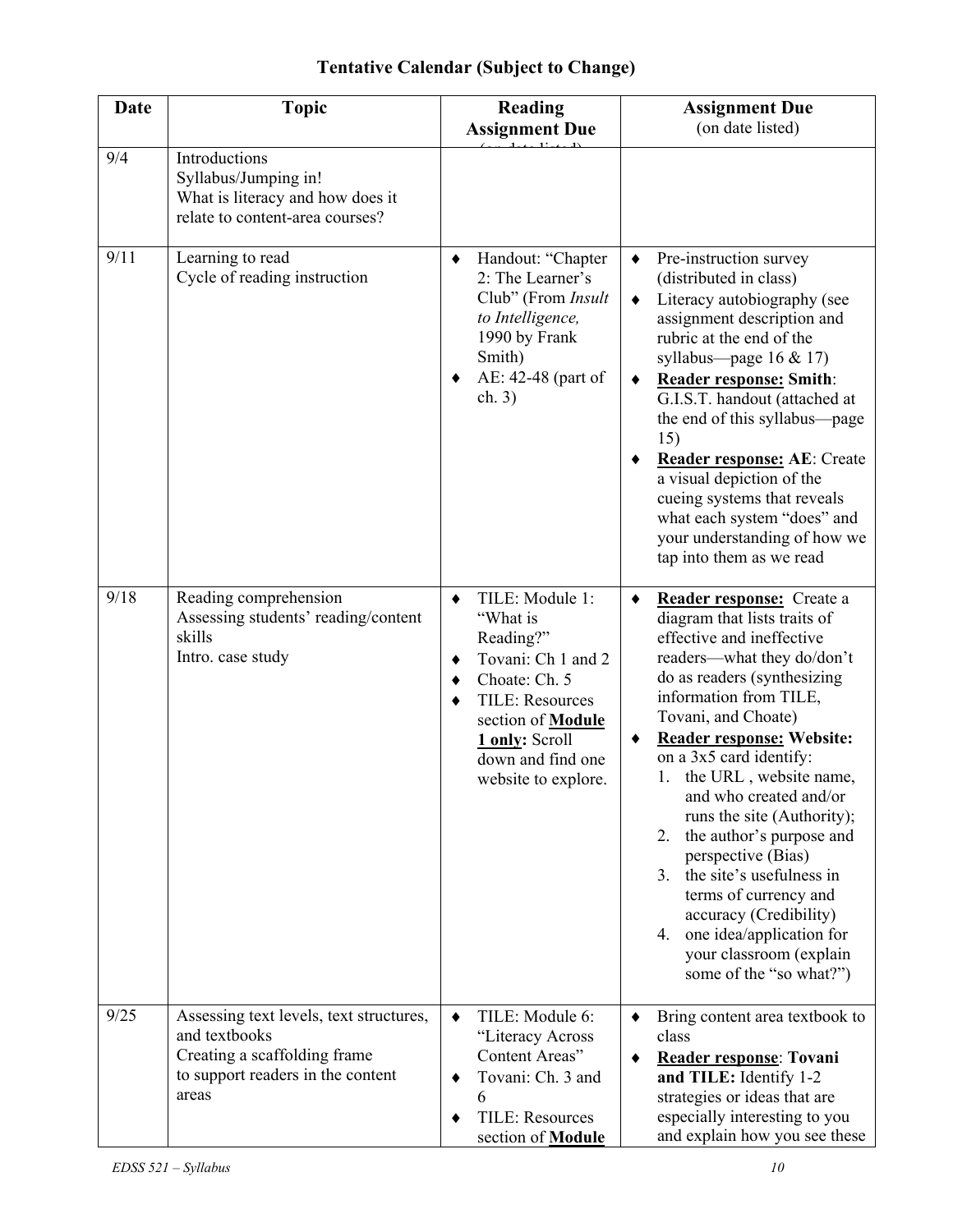|              |                                                                                                                                              | ٠                | <b>6 only:</b> Scroll<br>down and find one<br>website to explore.<br>[For those with<br>optional Lenski<br>text: Appendix C<br>and D]                                                                                                                                                                                                                                                                             |           | strategies/ideas playing out in<br>your future classroom.<br>Reader response: Website:<br>see explanation on 9/18.                                                                                                                                                                                                                                                                                                                                          |
|--------------|----------------------------------------------------------------------------------------------------------------------------------------------|------------------|-------------------------------------------------------------------------------------------------------------------------------------------------------------------------------------------------------------------------------------------------------------------------------------------------------------------------------------------------------------------------------------------------------------------|-----------|-------------------------------------------------------------------------------------------------------------------------------------------------------------------------------------------------------------------------------------------------------------------------------------------------------------------------------------------------------------------------------------------------------------------------------------------------------------|
| 10/2<br>10/9 | Vocabulary building<br>Connecting strategies to content area<br>texts—working with a scaffolding<br>frame<br>Strategy modeling/presentations | ٠<br>٠<br>٠<br>٠ | Selected text from<br>content area<br>materials<br>TILE: Module 5:<br>"Vocabulary,"<br>including all the<br>documents listed in<br>the "documents" or<br>"planbook" section<br><b>TILE: Resources</b><br>section of <b>Module</b><br>5 only: Scroll<br>down and find one<br>website to explore.<br>[For those with<br>optional Allen text:<br>any part of it, but<br>especially the<br>beginning 1-2<br>chapters] |           | Bring content area text(s) to<br>class.<br><b>Reader response: TILE and</b><br>content area reading:<br>Identify 4-10 concepts/words<br>from your text selection that<br>are essential for students to<br>learn. Choose a vocabulary<br>strategy that you might use<br>(from the TILE resources) to<br>teach those concepts/words.<br>Explain how you would do it.<br>Reader response: Website:<br>see explanation on 9/18.<br>Finish strategy presentation |
| 10/16        | Struggling readers<br>Inquiry strategies<br>Case study writing discussions                                                                   | $\blacklozenge$  | Tovani: Ch. 4, 5, 7,<br>and 8                                                                                                                                                                                                                                                                                                                                                                                     | ٠         | Strategy presentation self-<br>evaluation<br>Case study notes<br>Reader response: Tovani:<br>Using small sticky notes (like)<br>1" post-its), record the<br>questions that come to your<br>mind while you're reading<br>and place each post-it in the<br>spot where you had the<br>question. This requires you to<br>really "listen" to yourself as<br>you read (before, during, and                                                                        |
| 10/23        | $2nd$ language acquisition                                                                                                                   | ٠<br>٠           | AE: Ch. 1 and 2<br>TILE: Module 10 :<br>"English Language<br>Learners"<br><b>TILE: Resources</b><br>section of <b>Module</b><br>10 only: Scroll<br>down and find one<br>website to explore.                                                                                                                                                                                                                       | $\bullet$ | after)<br><b>Reader response: AE and</b><br>TILE: Identify two strategies<br>from the readings and<br>brainstorm ways you might<br>use them in your content area.<br>Explain how your chosen<br>strategies would support<br>concept development in your<br>content area and how they<br>would help develop academic                                                                                                                                         |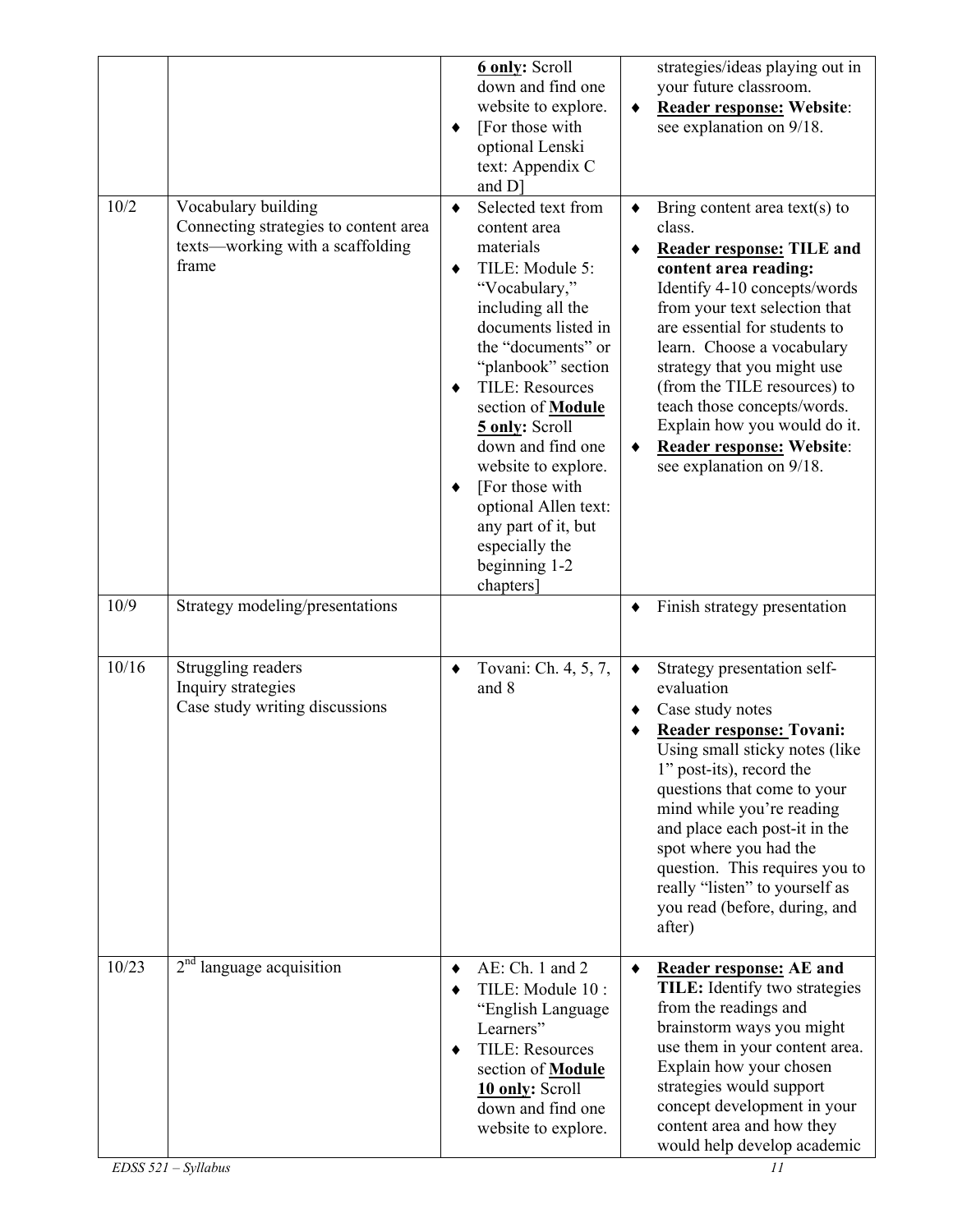|                                                   |                                                                                                                                                            |                                                                                                                                                                                                                                                                                                                           | language.<br><b>Reader response: Website:</b><br>٠<br>see explanation on 9/18.                                                                                                                                                                                                                                                                                                                                        |
|---------------------------------------------------|------------------------------------------------------------------------------------------------------------------------------------------------------------|---------------------------------------------------------------------------------------------------------------------------------------------------------------------------------------------------------------------------------------------------------------------------------------------------------------------------|-----------------------------------------------------------------------------------------------------------------------------------------------------------------------------------------------------------------------------------------------------------------------------------------------------------------------------------------------------------------------------------------------------------------------|
| 10/30                                             | <b>ONLINE</b> class session with TILE:<br>Media literacy<br>Using technology to support learning                                                           | TILE: Module 2:<br>$\bullet$<br>"Technology for<br>Reading"<br>TILE: Module 8:<br>$\blacklozenge$<br>"Media Literacy"<br>TILE: Module 9:<br>$\bullet$<br>"Web Pages for<br>Learning"<br><b>TILE: Resources</b><br>٠<br>section of <b>Module</b><br>$2, 8, 9$ only: Scroll<br>down and find two<br>websites to<br>explore. | On TILE discussion board,<br>٠<br>respond to these prompts:<br>1. What might be the role of<br>media literacy and<br>online technology in your<br>future classroom? How<br>do you see them<br>enhancing students'<br>learning in your content<br>area?<br>2. How might you help<br>students to "read" other<br>media besides the Internet<br>(consider television,<br>movies, music, visual art,<br>$etc.$ )?         |
| 11/6                                              | Case study-reader response groups<br>$2nd$ language strategies revisited<br>(SDAIE)<br>Role of student talk to support<br>literacy                         | AE: Ch. 4<br>$\blacklozenge$<br>ELL content-area<br>٠<br>article:<br>www.ncela.gwu.ed<br>u/ncbepubs/resourc<br>e/ells/language.htm<br>(replace "language"<br>with "science", "math",<br>"social" for other<br>content areas)<br>TILE: Module 11:<br>$\bullet$<br>"Speaking to<br>Learn"                                   | Case study rough draft<br>٠<br>Reader response: ELL<br>٠<br>article: Literature circle role.<br><b>Reader response: Tile:</b><br>$\bullet$<br>Respond to this prompt: How<br>might you foster authentic<br>student talk (and listening) in<br>your classroom in support of<br>content area learning (draw on<br>all you've learned in the<br>program thus far)? What will<br>it take from YOU to enact<br>your ideas? |
| 11/13                                             | Case study implications<br>Writing in the content areas:<br>"Formal" and "Informal" writing                                                                | WTL: Ch. 1, 2, 4<br>&5<br>TILE: Module 7:<br>٠<br>"Writing to Learn"                                                                                                                                                                                                                                                      | Case study final draft<br>Reader response of your<br>choice (you might experiment<br>with one of the strategies<br>you've read about in class).                                                                                                                                                                                                                                                                       |
| 11/20                                             | Writing in the content areas:<br>supporting the process of writing                                                                                         | WTL: Ch. 9-11<br>Choate: Ch. 8                                                                                                                                                                                                                                                                                            | WTL or Choate: Reader<br>$\bullet$<br>response of your choice<br>Two revised lesson plans and<br>٠<br>explanation due                                                                                                                                                                                                                                                                                                 |
| Some-<br>where<br>between<br>11/20<br>and<br>12/4 | <b>Optional</b> class meeting for groups to<br>work on developing group strategy<br>presentations. (Your group must be<br>prepared to present on $12/4$ .) |                                                                                                                                                                                                                                                                                                                           |                                                                                                                                                                                                                                                                                                                                                                                                                       |
| 12/4                                              | Strategy presentations                                                                                                                                     |                                                                                                                                                                                                                                                                                                                           | Strategy presentation<br>٠                                                                                                                                                                                                                                                                                                                                                                                            |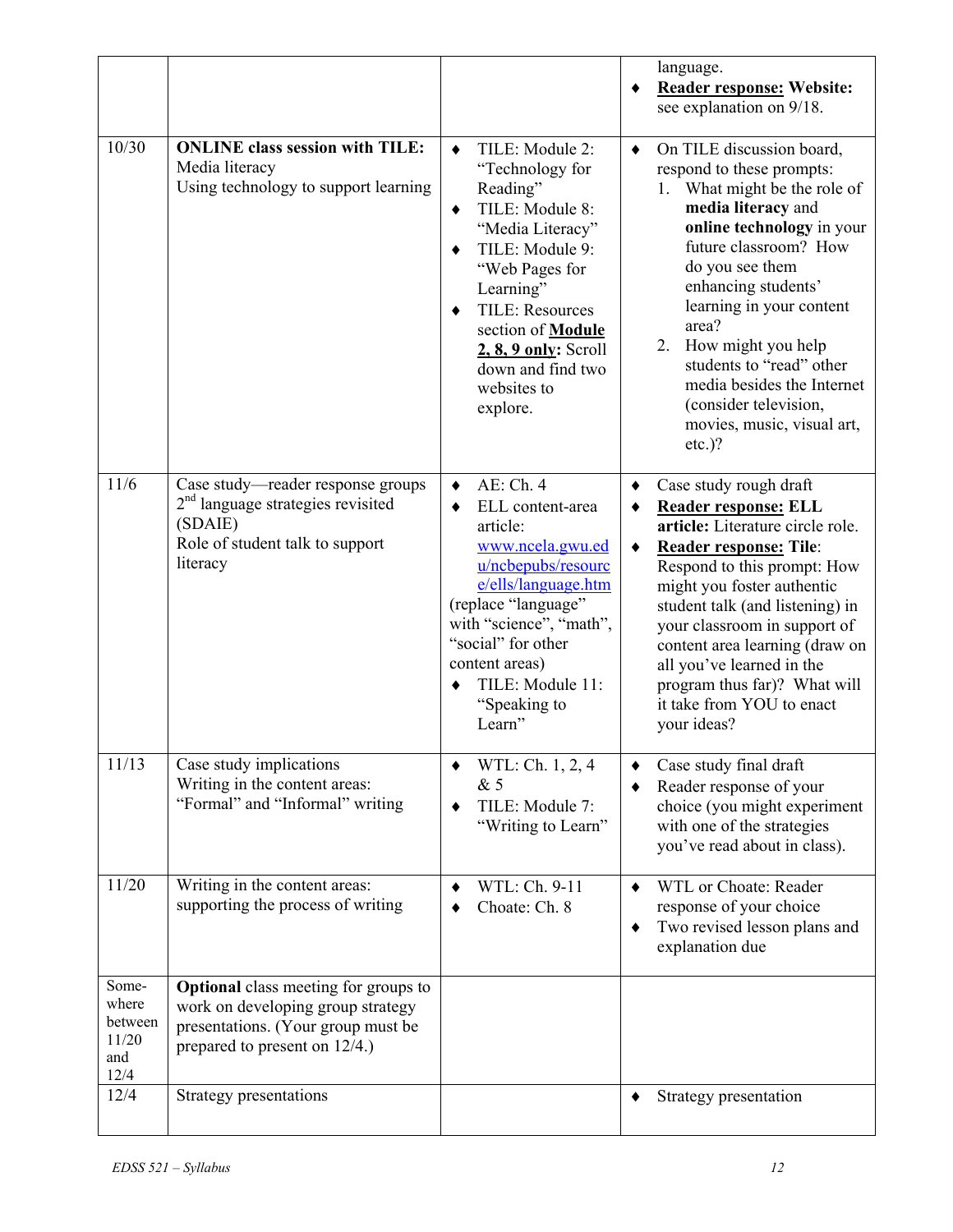| 12/11                    | Career seminar guest speaker: Diana<br>Sanchez                                     | Strategy presentation self-<br>evaluation   |
|--------------------------|------------------------------------------------------------------------------------|---------------------------------------------|
| 12/18<br>$6:15-$<br>8:15 | Finish strategy presentation (if<br>needed)<br>Content area reflection/connections | Connections paper<br>Course grade rationale |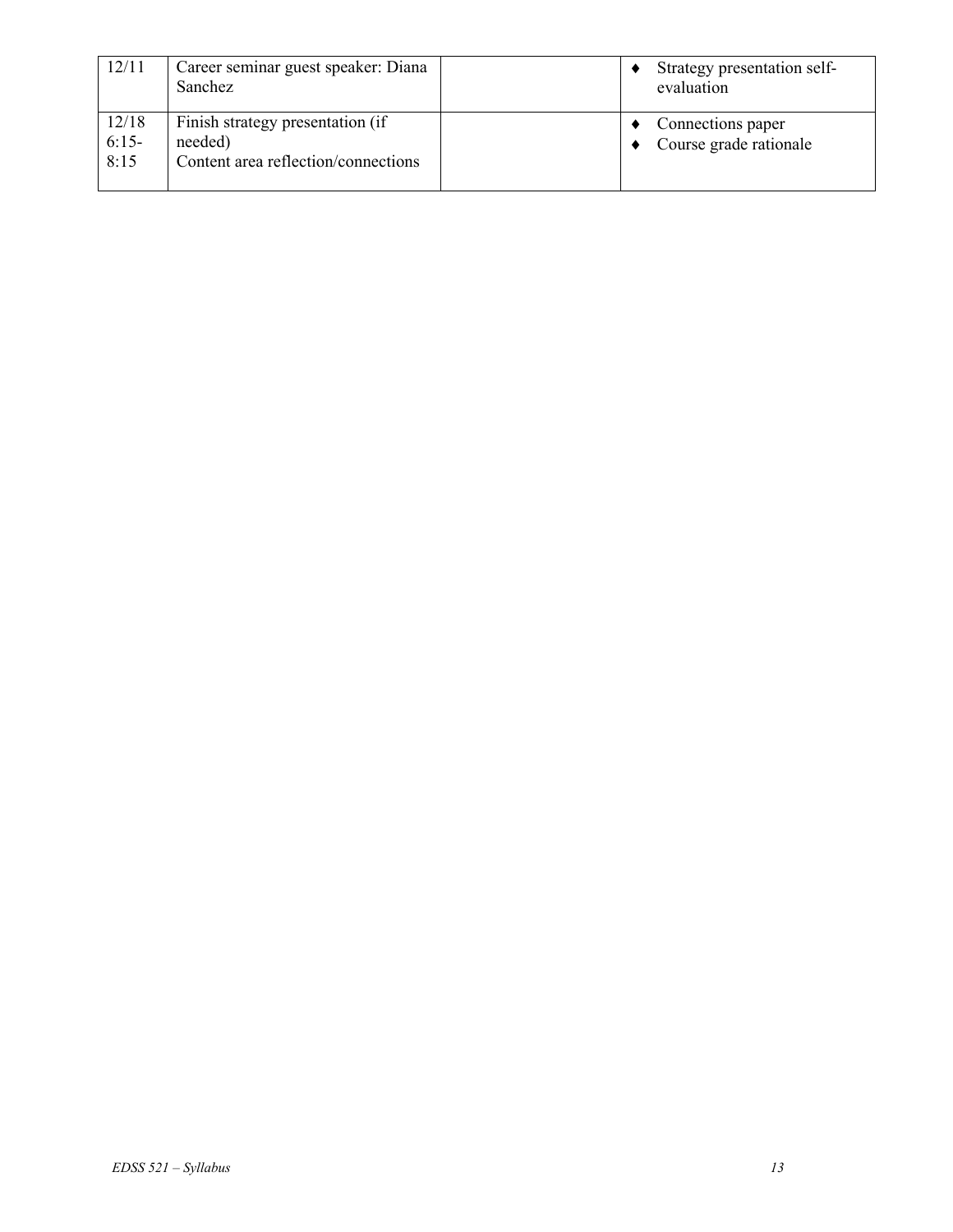# Self-Evaluation of Course Goals for

On a scale of 1-4 (4 being high, 1 being low) rate your sense of competence for each of the course goals below—how well are you able to currently meet each goal?

|     | <b>Course Goals</b>                                                                                                                                                                                                | September | <b>December</b> |
|-----|--------------------------------------------------------------------------------------------------------------------------------------------------------------------------------------------------------------------|-----------|-----------------|
|     | <b>Credential candidates will:</b>                                                                                                                                                                                 |           |                 |
|     | 1. Understand the challenges of working with assumptions (personal and<br>systemic) that ascribe literacy "responsibility" to only a few content<br>areas.                                                         |           |                 |
| 2.  | Develop a growing awareness of the complexity of literacy acquisition<br>and of defining literacy.                                                                                                                 |           |                 |
| 3.  | Explain how context and culture affect literacy development.                                                                                                                                                       |           |                 |
|     | 4. Scaffold learning activities so that students of varied literacy<br>backgrounds and skill levels have access to reading and writing a<br>variety of texts.                                                      |           |                 |
|     | 5. Know SDAIE and apply its strategies effectively/appropriately in<br>designing lessons.                                                                                                                          |           |                 |
| 6.  | Integrate literacy activities (including technology-based activities) in<br>the content area to facilitate students learning content knowledge while<br>also growing as readers, writers, speakers, and listeners. |           |                 |
| 7.  | Develop methods for diagnosing students' literacy skills in the context<br>of their content area.                                                                                                                  |           |                 |
| 8.  | Assess the appropriateness of reading materials for students in their<br>content area.                                                                                                                             |           |                 |
| 9.  |                                                                                                                                                                                                                    |           |                 |
| 10. |                                                                                                                                                                                                                    |           |                 |
| 11. |                                                                                                                                                                                                                    |           |                 |
| 12. |                                                                                                                                                                                                                    |           |                 |

**Note: The assignments you complete for the course and the final connections paper you write in December should show evidence of your progress in meeting these goals. As you work through each course assignment, bear in mind how it might be helping you to become more competent in a particular area.**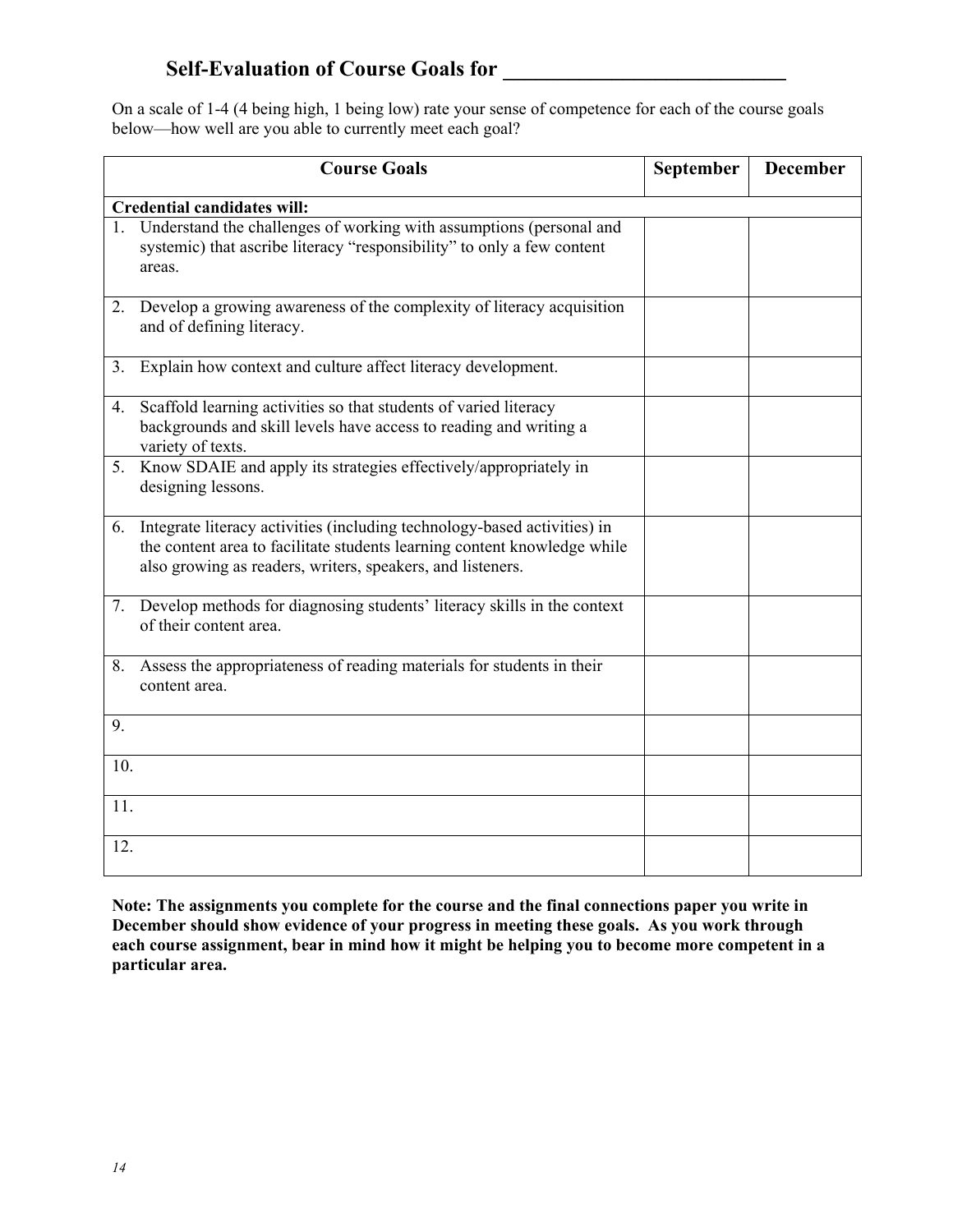# **Reader Response: G.I.S.T (Generating Interactions between Schemata and Text)**

G.I.S.T. is a way of getting students to summarize reading into a succinct statement. It requires students to look for the main idea or "gist" of the text. This technique is most appropriate with limited amounts of text—a chapter, a section of a text, an article.

The teacher provides a prompt and a set number of words as a limit for writing. Students must answer the prompt within the word limit.

# **G.I.S.T. for Frank Smith's "The Learners' Clubs" (Chapter 2 from** *Insult to Intelligence,* **1990)**

1. Describe the nature of the debate between Chomsky and Skinner in 24 words or less.

 $\overline{\phantom{a}}$  , and the set of the set of the set of the set of the set of the set of the set of the set of the set of the set of the set of the set of the set of the set of the set of the set of the set of the set of the s

\_\_\_\_\_\_\_\_\_\_ \_\_\_\_\_\_\_\_\_\_ \_\_\_\_\_\_\_\_\_\_ \_\_\_\_\_\_\_\_\_\_ \_\_\_\_\_\_\_\_\_\_ \_\_\_\_\_\_\_\_\_\_

\_\_\_\_\_\_\_\_\_\_ \_\_\_\_\_\_\_\_\_\_ \_\_\_\_\_\_\_\_\_\_ \_\_\_\_\_\_\_\_\_\_ \_\_\_\_\_\_\_\_\_\_ \_\_\_\_\_\_\_\_\_\_

 $\mathcal{L}_\text{max} = \frac{1}{2} \sum_{i=1}^n \mathcal{L}_\text{max}(\mathbf{z}_i - \mathbf{z}_i)$ 

 $\mathcal{L}_\text{max} = \frac{1}{2} \sum_{i=1}^{n} \frac{1}{2} \sum_{i=1}^{n} \frac{1}{2} \sum_{i=1}^{n} \frac{1}{2} \sum_{i=1}^{n} \frac{1}{2} \sum_{i=1}^{n} \frac{1}{2} \sum_{i=1}^{n} \frac{1}{2} \sum_{i=1}^{n} \frac{1}{2} \sum_{i=1}^{n} \frac{1}{2} \sum_{i=1}^{n} \frac{1}{2} \sum_{i=1}^{n} \frac{1}{2} \sum_{i=1}^{n} \frac{1}{2} \sum_{i=1}^{n} \frac{1$ 

 $\mathcal{L}_\text{max} = \frac{1}{2} \sum_{i=1}^{n} \frac{1}{2} \sum_{i=1}^{n} \frac{1}{2} \sum_{i=1}^{n} \frac{1}{2} \sum_{i=1}^{n} \frac{1}{2} \sum_{i=1}^{n} \frac{1}{2} \sum_{i=1}^{n} \frac{1}{2} \sum_{i=1}^{n} \frac{1}{2} \sum_{i=1}^{n} \frac{1}{2} \sum_{i=1}^{n} \frac{1}{2} \sum_{i=1}^{n} \frac{1}{2} \sum_{i=1}^{n} \frac{1}{2} \sum_{i=1}^{n} \frac{1$ 

 $\frac{1}{2}$  ,  $\frac{1}{2}$  ,  $\frac{1}{2}$  ,  $\frac{1}{2}$  ,  $\frac{1}{2}$  ,  $\frac{1}{2}$  ,  $\frac{1}{2}$  ,  $\frac{1}{2}$  ,  $\frac{1}{2}$  ,  $\frac{1}{2}$  ,  $\frac{1}{2}$  ,  $\frac{1}{2}$  ,  $\frac{1}{2}$  ,  $\frac{1}{2}$  ,  $\frac{1}{2}$  ,  $\frac{1}{2}$  ,  $\frac{1}{2}$  ,  $\frac{1}{2}$  ,  $\frac{1$ 

\_\_\_\_\_\_\_\_\_\_ \_\_\_\_\_\_\_\_\_\_ \_\_\_\_\_\_\_\_\_\_ \_\_\_\_\_\_\_\_\_\_ \_\_\_\_\_\_\_\_\_\_ \_\_\_\_\_\_\_\_\_\_

\_\_\_\_\_\_\_\_\_\_ \_\_\_\_\_\_\_\_\_\_ \_\_\_\_\_\_\_\_\_\_ \_\_\_\_\_\_\_\_\_\_ \_\_\_\_\_\_\_\_\_\_ \_\_\_\_\_\_\_\_\_\_

2. What does it mean to be a member of the "literacy club"?

3. Describe the tone of this chapter using at least one example from the text to support your interpretation.

\_\_\_\_\_\_\_\_\_\_ \_\_\_\_\_\_\_\_\_\_ \_\_\_\_\_\_\_\_\_\_ \_\_\_\_\_\_\_\_\_\_ \_\_\_\_\_\_\_\_\_\_ \_\_\_\_\_\_\_\_\_\_

\_\_\_\_\_\_\_\_\_\_ \_\_\_\_\_\_\_\_\_\_ \_\_\_\_\_\_\_\_\_\_ \_\_\_\_\_\_\_\_\_\_ \_\_\_\_\_\_\_\_\_\_ \_\_\_\_\_\_\_\_\_\_

\_\_\_\_\_\_\_\_\_\_ \_\_\_\_\_\_\_\_\_\_ \_\_\_\_\_\_\_\_\_\_ \_\_\_\_\_\_\_\_\_\_ \_\_\_\_\_\_\_\_\_\_ \_\_\_\_\_\_\_\_\_\_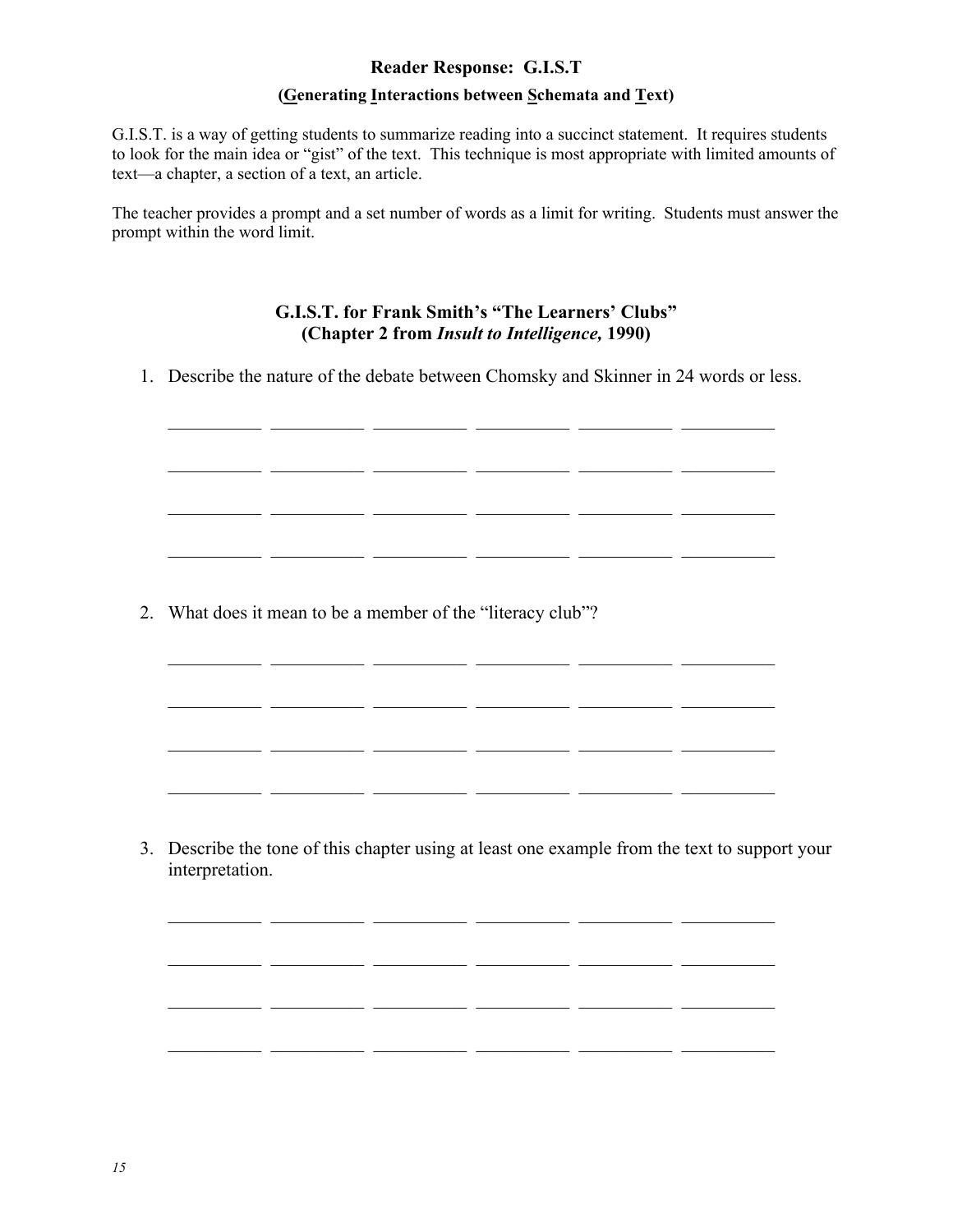# **Literacy Autobiography**

This assignment is a way for you to explore your own beliefs and experiences with literacy. You should consider both positive and negative experiences in this exploration as well as experiences that cover a range of time. You may approach this writing in any way that feels comfortable for you, but I suggest you consider the following areas as possible starting points in your journey backward in time(don't try to answer all of the items below):

- ♦ Early memories/experiences with learning to read
- ♦ Literacy influences: parents, siblings, grandparents, other family, daycare models, others who influenced you . . .
- $\blacklozenge$  Experiences with writing: family, school, personal, formal/informal ...
- ♦ Feelings associated with reading and/or writing
- ♦ Experiences with "story": how and when did you connect with stories (if at all), family lore and traditions, school influences . . .
- ♦ Changes in your reactions to school as you grew up
- $\blacklozenge$  Feelings about school: positive(s)—what caused this? Negative(s)—what caused this?
- ♦ Your current literacy profile . . . are you drawn to reading, writing, speaking, listening? Are these experiences pleasure(able) or pain(ful)? What role is technology playing in these areas for you?
- ♦ How have your unique experiences influenced your ideas about the kind of teacher you hope to become?

Please do not approach these suggestions as a "laundry list" to be covered. Remember, these are merely ideas to help get you started; if they don't apply to you ignore them and add your own areas of importance.

**Please type your autobiography in a standard font, 12 pt., double-spaced, with 1" margins.** 

**Include the rubric with your paper (with the criteria circled with your self-evaluation) when you submit it on September 11.**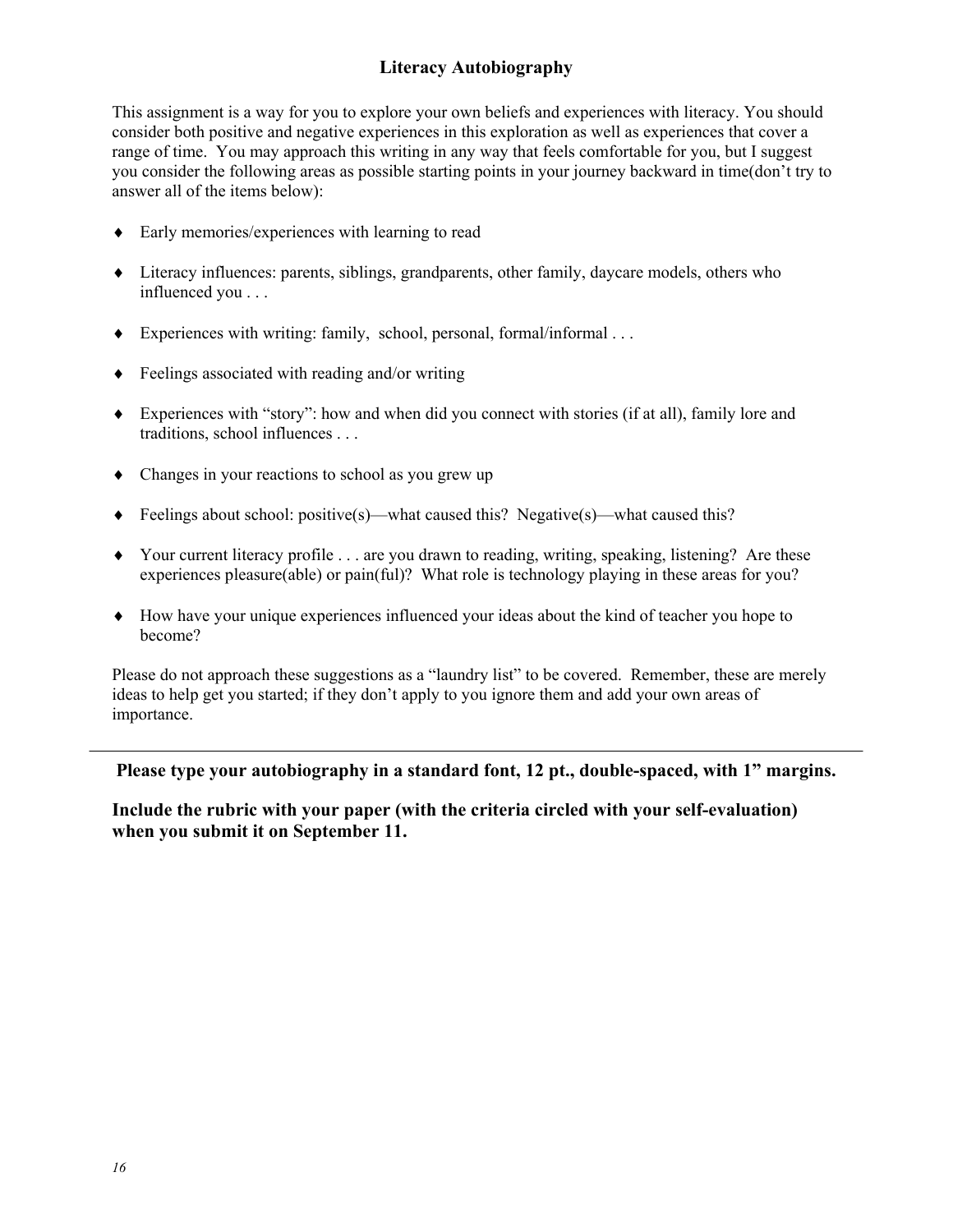# **Grading Rubric for Literacy Autobiography**

# **Name: \_\_\_\_\_\_\_\_\_\_\_\_\_\_\_\_\_\_\_\_\_\_\_\_\_\_\_\_\_\_\_\_\_\_\_\_\_ Date: \_\_\_\_\_\_\_\_\_\_\_\_\_\_\_**

| 4                                                                                                                                                                                                                                                                                                                                                                                                                                                                                                                                                                                                      | 3                                                                                                                                                                                                                                                                                                                                                                                                                                                                                                                                                                                                                                                                                                                                                                                                                                                                                           | $\mathbf{2}$                                                                                                                                                                                                                                                                                                                                                                                                |                                                                                                                                                                                                                                                                                                                |
|--------------------------------------------------------------------------------------------------------------------------------------------------------------------------------------------------------------------------------------------------------------------------------------------------------------------------------------------------------------------------------------------------------------------------------------------------------------------------------------------------------------------------------------------------------------------------------------------------------|---------------------------------------------------------------------------------------------------------------------------------------------------------------------------------------------------------------------------------------------------------------------------------------------------------------------------------------------------------------------------------------------------------------------------------------------------------------------------------------------------------------------------------------------------------------------------------------------------------------------------------------------------------------------------------------------------------------------------------------------------------------------------------------------------------------------------------------------------------------------------------------------|-------------------------------------------------------------------------------------------------------------------------------------------------------------------------------------------------------------------------------------------------------------------------------------------------------------------------------------------------------------------------------------------------------------|----------------------------------------------------------------------------------------------------------------------------------------------------------------------------------------------------------------------------------------------------------------------------------------------------------------|
| <b>Exceeds Expectations</b>                                                                                                                                                                                                                                                                                                                                                                                                                                                                                                                                                                            | <b>Meets Expectations</b>                                                                                                                                                                                                                                                                                                                                                                                                                                                                                                                                                                                                                                                                                                                                                                                                                                                                   | <b>Nearly Meets Expectations</b>                                                                                                                                                                                                                                                                                                                                                                            | Developing                                                                                                                                                                                                                                                                                                     |
| A 4 paper meets all of the<br>requirements of a 3, but the<br>work stands out as<br>exemplary in some of the<br>following ways:<br>Descriptions of past<br>experiences include<br>enough detail to keep the<br>reader engaged and<br>informed; may have a<br>story-telling quality to it.<br>Develops an especially<br>$\bullet$<br>insightful reflection that<br>demonstrates the teacher<br>candidate's ability to<br>think about and apply<br>past experiences to<br>current literacy beliefs.<br>Writing is exceptional in<br>$\bullet$<br>its quality (wording,<br>organization,<br>development). | <b>Personal Experiences</b><br>Includes a range of personal<br>$\blacksquare$<br>experiences over time.<br>Includes important examples<br>$\blacksquare$<br>and relevant experiences,<br>developing each of them<br>sufficiently.<br><b>Reflection/Exploration</b><br>Reaches supported<br>$\blacksquare$<br>conclusions about personal<br>literacy.<br>Explores both positive and<br>$\blacksquare$<br>negative personal experiences<br>and their impact.<br>Recognizes change or<br>$\bullet$<br>cause/effect and makes<br>connections between past<br>experiences and current<br>beliefs, attitudes, etc.<br>Professionalism<br>Writing is clear, organized,<br>$\bullet$<br>and easy to follow. Few<br>grammatical/spelling errors<br>and those that do exist do not<br>hinder meaning.<br>Typed in standard format<br>$\bullet$<br>(12 pt. font; double spaced).<br>Submitted on time. | A 2 paper contains most of<br>the elements of a 3 OR<br>contains all of the elements<br>of a 3 but each is not<br>sufficiently developed.<br>It is generally<br>characterized by some of<br>the following:<br>Lack of detail.<br>$\bullet$<br>Limited reflection.<br>$\bullet$<br>Writing is sometimes<br>$\bullet$<br>challenging to follow<br>because of wording,<br>organization, or<br>frequent errors. | A 1 paper is significantly<br>underdeveloped in many<br>areas of the assignment.<br>The work does not offer<br>enough information to<br>gauge the teacher<br>candidate's ability to<br>describe and reflect upon<br>experiences and to<br>connect past experiences<br>with current thinking<br>about literacy. |

#### **Total Overall Score: \_\_\_\_\_\_\_\_\_\_\_\_\_\_**

**2.5 = On its way to being a 3** 

**Note: As you evaluate your observation report, circle the descriptors above that best describe the attached assignment. Attach the rubric to your observation report before you submit it.** 

#### *Total Overall Score Breakdown*

| $4 =$ Exceeds expectations      | = Nearly meets expectations     |
|---------------------------------|---------------------------------|
| $3.5 = On$ its way to being a 4 | $1.5$ = On its way to being a 2 |
| $3 =$ Meets expectations        | $=$ Developing                  |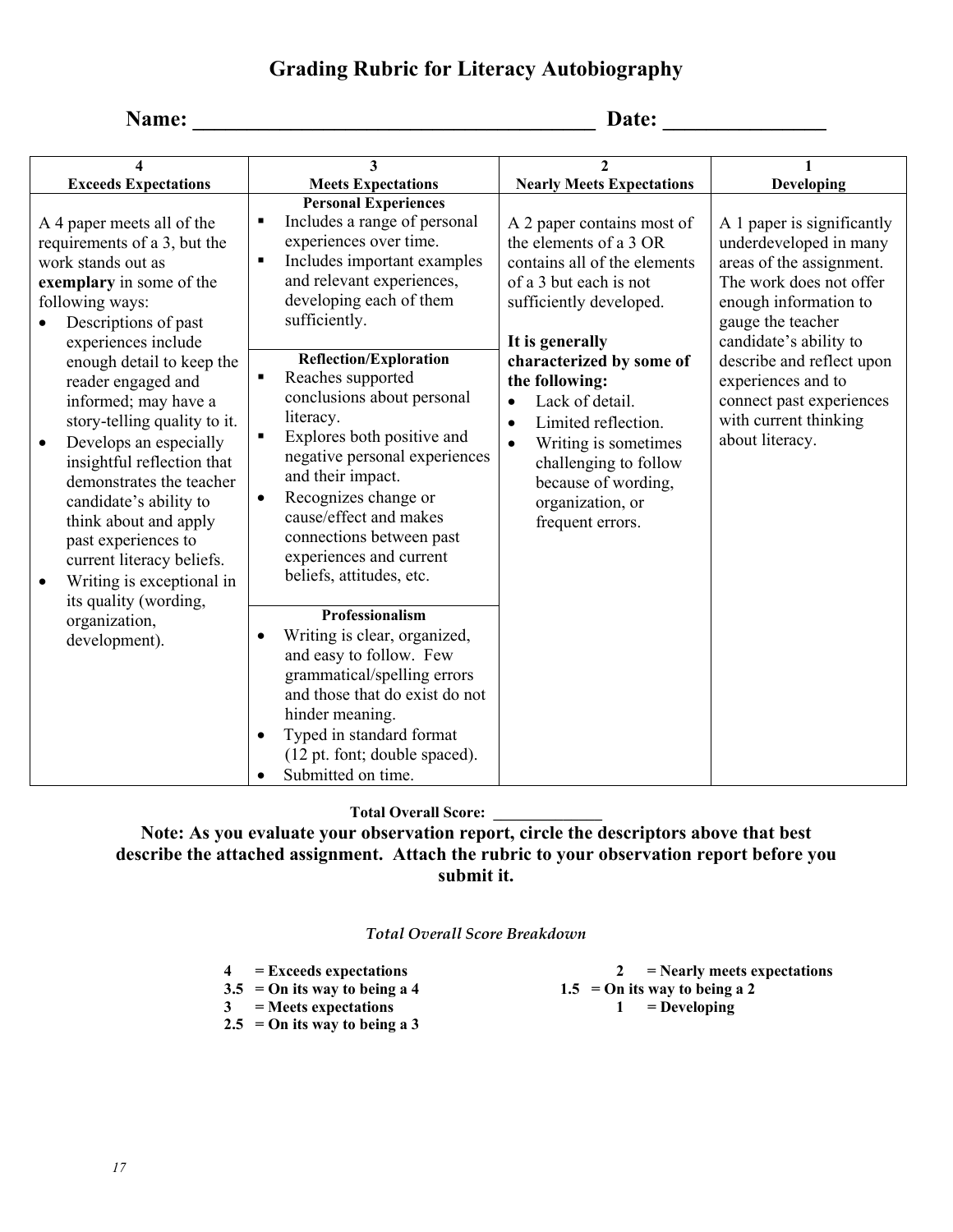# **SAMPLE Survey of Student Strategies and Interests**

|    |                                                                                                                                                                                                                                   | Today's Date: National Product of Today's Date:                                                                                         |                                 |                                      |                                        |                   |
|----|-----------------------------------------------------------------------------------------------------------------------------------------------------------------------------------------------------------------------------------|-----------------------------------------------------------------------------------------------------------------------------------------|---------------------------------|--------------------------------------|----------------------------------------|-------------------|
|    | <b>Directions:</b> Please read each statement, then place a check mark on the response line that<br>most accurately describes how you complete your academic reading and writing<br>assignments, not your fun reading or writing. |                                                                                                                                         |                                 |                                      |                                        |                   |
|    | 1. I usually do my homework reading:                                                                                                                                                                                              | at school<br>after school, before dinner<br>in the early evening, after dinner<br>in the late evening, before I go to bed<br>not at all |                                 |                                      |                                        |                   |
|    | 2. When I have several homework<br>assignments, I do my reading:                                                                                                                                                                  | first<br>second or third<br>__ last<br>not at all                                                                                       |                                 |                                      |                                        |                   |
|    |                                                                                                                                                                                                                                   | <b>Very</b><br>true<br>for me                                                                                                           | <b>Fairly</b><br>true<br>for me | <b>Not</b><br>very<br>true<br>for me | <b>Not</b><br>true at<br>all for<br>me | ľm<br>not<br>sure |
|    | 3. When I read, I sit at a desk or table.                                                                                                                                                                                         |                                                                                                                                         |                                 |                                      |                                        |                   |
|    | 4. When I read, I lie down on something<br>soft, like my bed, a rug, or a sofa.                                                                                                                                                   |                                                                                                                                         |                                 |                                      |                                        |                   |
|    | 5. When I read, I play music in the<br>background.                                                                                                                                                                                |                                                                                                                                         |                                 |                                      |                                        |                   |
|    | 6. I read while watching the television.                                                                                                                                                                                          |                                                                                                                                         |                                 |                                      |                                        |                   |
|    | 7. I read my textbook assignments with<br>other people around.                                                                                                                                                                    |                                                                                                                                         |                                 |                                      |                                        |                   |
|    | 8. I learn a lot when I read my textbooks.                                                                                                                                                                                        |                                                                                                                                         |                                 |                                      |                                        |                   |
| 9. | I don't understand a lot of my school<br>reading.                                                                                                                                                                                 |                                                                                                                                         |                                 |                                      |                                        |                   |
|    | 10. I finish all my homework reading.                                                                                                                                                                                             |                                                                                                                                         |                                 |                                      |                                        |                   |
|    | 11. I read my homework assignments<br>aloud.                                                                                                                                                                                      |                                                                                                                                         |                                 |                                      |                                        |                   |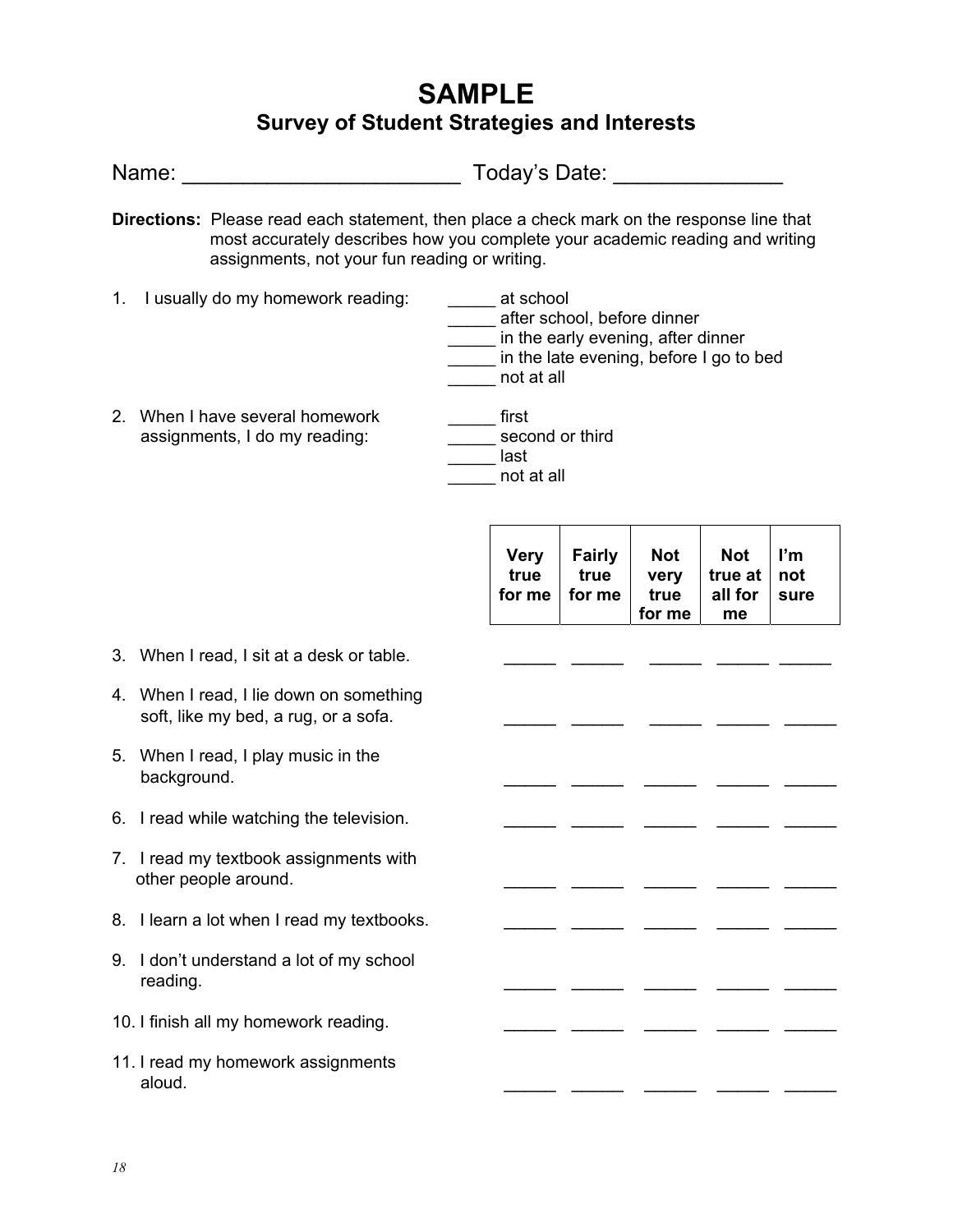| <b>Very</b><br>true | <b>Fairly</b><br>true | <b>Not</b><br>very | <b>Not</b><br>true at $ $ not | l'm |
|---------------------|-----------------------|--------------------|-------------------------------|-----|
|                     | for me $\vert$ for me | true               | all for $ $ sure              |     |
|                     |                       | for me             | me                            |     |

- 12. I don't really do my homework reading. I wait to hear my teacher explain the important ideas in the next class.
- 13. I look up new words in the dictionary while I am reading.
- 14. I get tired when I read.
- 15. I lose my concentration when I read.
- 16. Reading textbooks is my most difficult homework assignment.
- 17. I mainly look at the pictures and other visual aids when I have a chapter to read.
- 18. Before I do my serious reading of a chapter, I first look over the title, introduction, subheadings, pictures, and summary. \_\_\_\_\_ \_\_\_\_\_ \_\_\_\_\_ \_\_\_\_\_ \_\_\_\_\_
- 19. I underline or highlight important ideas when I have a photocopied reading.  $\frac{1}{2}$  \_\_\_\_\_\_\_ \_
- 20. I take notes or summarize in my own words what I have read.
- 21. I reread difficult passages in a reading.
- 22. I write down questions about confusing vocabulary or ideas that I want to ask my teacher about later.
- 23. I don't really read my textbook assign ments; I just try to answer the study questions. \_\_\_\_\_ \_\_\_\_\_ \_\_\_\_\_ \_\_\_\_\_ \_\_\_\_\_
- 24. I would like to improve my academic reading. \_\_\_\_\_ \_\_\_\_\_ \_\_\_\_\_ \_\_\_\_\_ \_\_\_\_\_
- 25. I am a writer.  $\frac{1}{2}$  writer.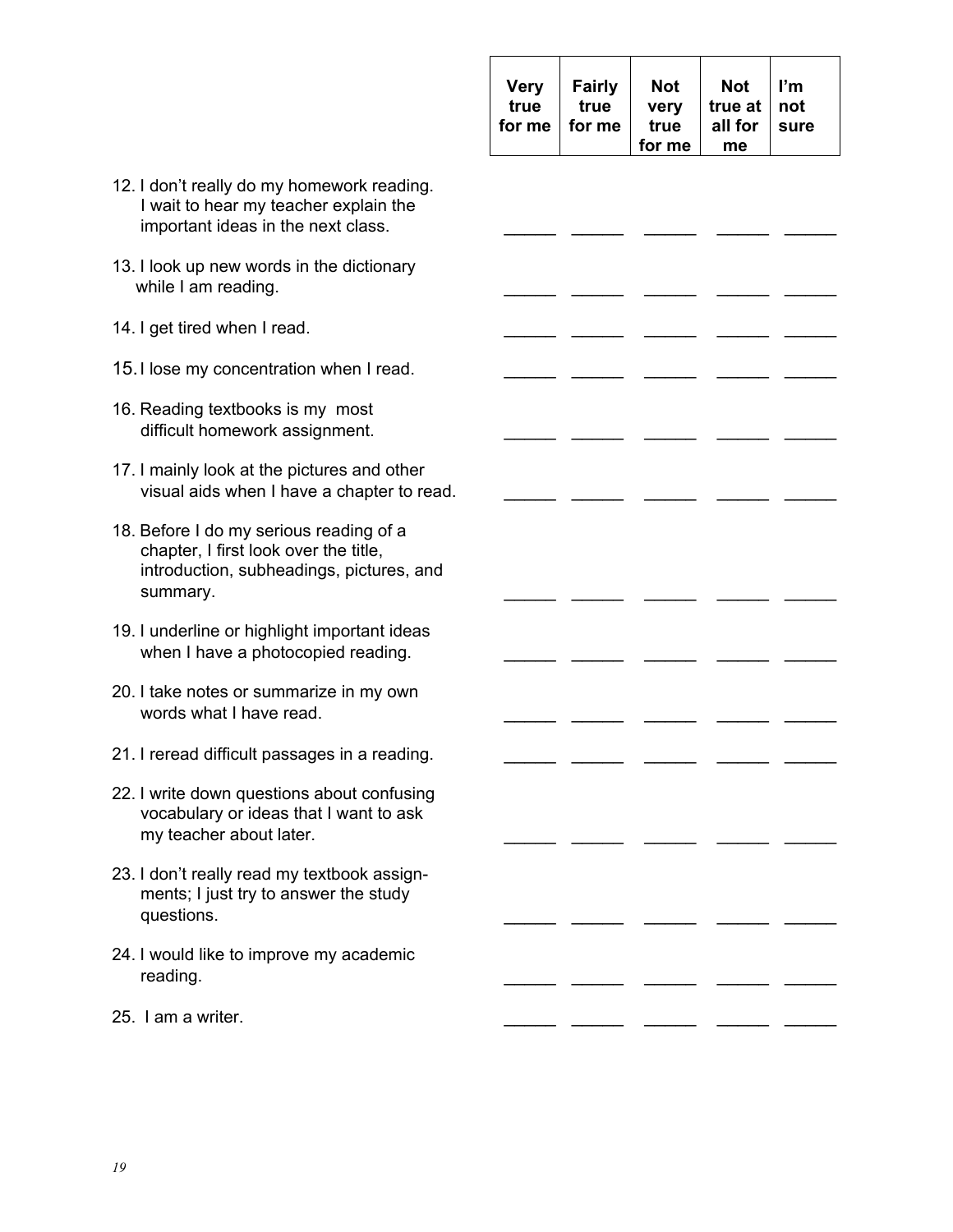|                                                                                                             | <b>Very</b><br>true<br>for me | <b>Fairly</b><br>true<br>for me | <b>Not</b><br>very<br>true<br>for me | <b>Not</b><br>true at<br>all for<br>me | ľm<br>not<br>sure |
|-------------------------------------------------------------------------------------------------------------|-------------------------------|---------------------------------|--------------------------------------|----------------------------------------|-------------------|
| 26. When I write, I sit at a desk or table.                                                                 |                               |                                 |                                      |                                        |                   |
| 27. When I write, I lie down on something<br>soft, like my bed, a rug, or a sofa.                           |                               |                                 |                                      |                                        |                   |
| 28. When I write, I play music in the<br>background.                                                        |                               |                                 |                                      |                                        |                   |
| 29. I write while watching the television.                                                                  |                               |                                 |                                      |                                        |                   |
| 30. I finish all my homework writing.                                                                       |                               |                                 |                                      |                                        |                   |
| 31. Before I do my serious writing, I first<br>brainstorm ideas, create an outline,<br>or other prewriting. |                               |                                 |                                      |                                        |                   |
| 32. I revise my writing.                                                                                    |                               |                                 |                                      |                                        |                   |
| 33. I use new vocabulary when I write.                                                                      |                               |                                 |                                      |                                        |                   |
| 34. I get tired when I write.                                                                               |                               |                                 |                                      |                                        |                   |
| 35. I lose my concentration when I write.                                                                   |                               |                                 |                                      |                                        |                   |
| 36. I write for personal reasons separate from<br>school.                                                   |                               |                                 |                                      |                                        |                   |
| 37. I prefer to use a computer when I write.                                                                |                               |                                 |                                      |                                        |                   |
| 38. I prefer to use a pen or pencil when I write.                                                           |                               |                                 |                                      |                                        |                   |
| 39. I am comfortable speaking in class.                                                                     |                               |                                 |                                      |                                        |                   |
| 40. I can listen to my classmates and teachers<br>and understand what they say and mean.                    |                               |                                 |                                      |                                        |                   |
| The thing I read most often is __________________________(book, magazine, poetry, etc.)                     |                               |                                 |                                      |                                        |                   |
|                                                                                                             |                               |                                 |                                      |                                        |                   |
|                                                                                                             |                               |                                 |                                      |                                        |                   |
|                                                                                                             |                               |                                 |                                      |                                        |                   |
| Things I like about working in a group:                                                                     |                               |                                 |                                      |                                        |                   |